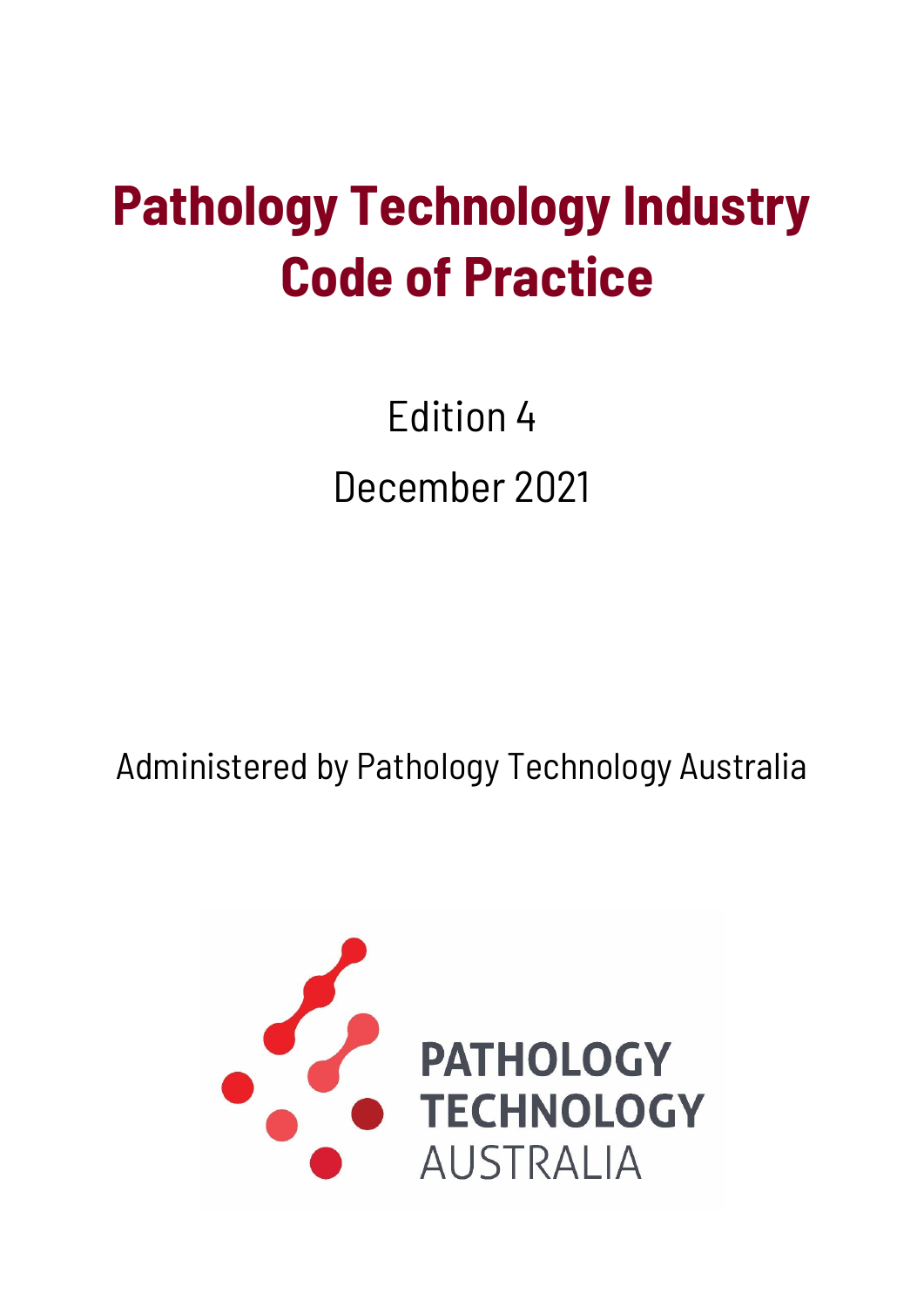# VERSION HISTORY

| <b>Version</b>     | <b>Description of Change</b>                                                                                                                                                           | <b>Contributors</b>                                                                                                                                                                                                                                 | <b>Effective Date</b>           |
|--------------------|----------------------------------------------------------------------------------------------------------------------------------------------------------------------------------------|-----------------------------------------------------------------------------------------------------------------------------------------------------------------------------------------------------------------------------------------------------|---------------------------------|
| <b>Edition 4</b>   | <b>Inclusion of Code</b><br><b>Commissioner and</b><br>removal of Code<br>Committees.<br><b>Inclusion of Vendor</b><br><b>Credentialing and</b><br>accreditation as per<br>AS5182 2018 | <b>CEO and Code</b><br><b>Commissioner</b>                                                                                                                                                                                                          |                                 |
| <b>Edition 3</b>   | <b>Formal Review</b>                                                                                                                                                                   | Code Administration<br>Committee<br>Pathology Technology<br>Australia Board of<br><b>Directors</b><br>Pathology Technology<br>Australia Members                                                                                                     | September 2018                  |
| <b>Edition 2.2</b> | <b>Cosmetic formatting</b>                                                                                                                                                             | CEO                                                                                                                                                                                                                                                 | April 2017                      |
| <b>Edition 2.1</b> | <b>Cosmetic formatting</b>                                                                                                                                                             | CEO                                                                                                                                                                                                                                                 | September 2015                  |
| <b>Edition 2</b>   | <b>Formal Review</b>                                                                                                                                                                   | <b>Code Administration</b><br>Committee<br><b>Code Complaints</b><br>Committee<br>Pathology Technology<br>Australia Board of<br><b>Directors</b><br>Pathology Technology<br><b>Australia Members</b><br><b>External Stakeholder</b><br>Consultation | October 2013-<br>September 2015 |
| <b>Edition 1</b>   |                                                                                                                                                                                        |                                                                                                                                                                                                                                                     | 2009 - September 2013           |

**Title:** Pathology Technology Industry Code of Practice

**Publication date:** December 2021

**Next Review date:** November 2023

**Edition:** Four

**Published by:** Pathology Technology Australia PO Box 298 Parramatta CBD BC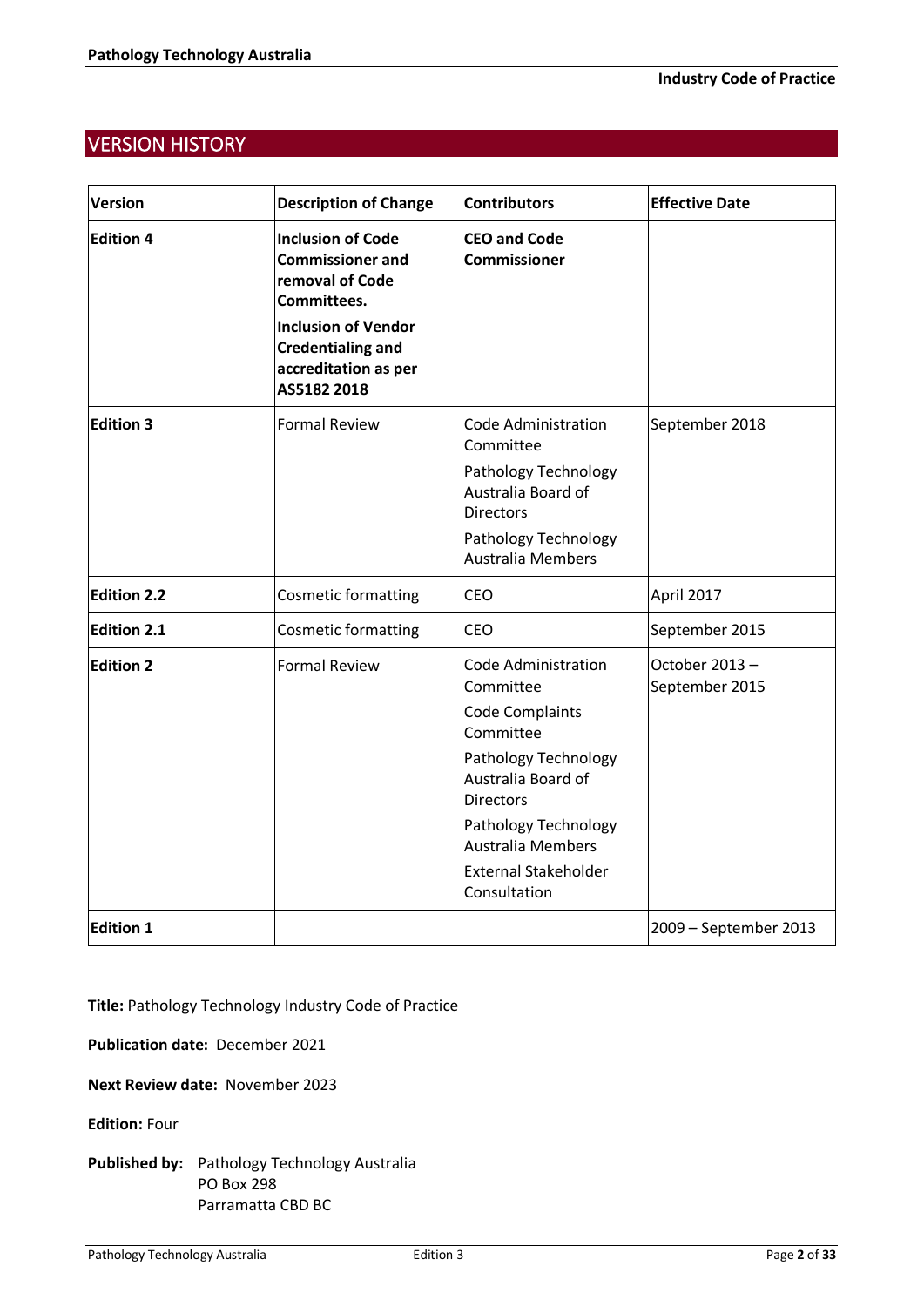NSW 2124, Australia Telephone: 0497777688 E-mail: info@pathologytechnology.org.au Website: www. pathologytechnology.org.au

The contents of this document are subject to the provisions of the *Copyright Act 1968* as amended from time to time.

© 2009 Pathology Technology Australia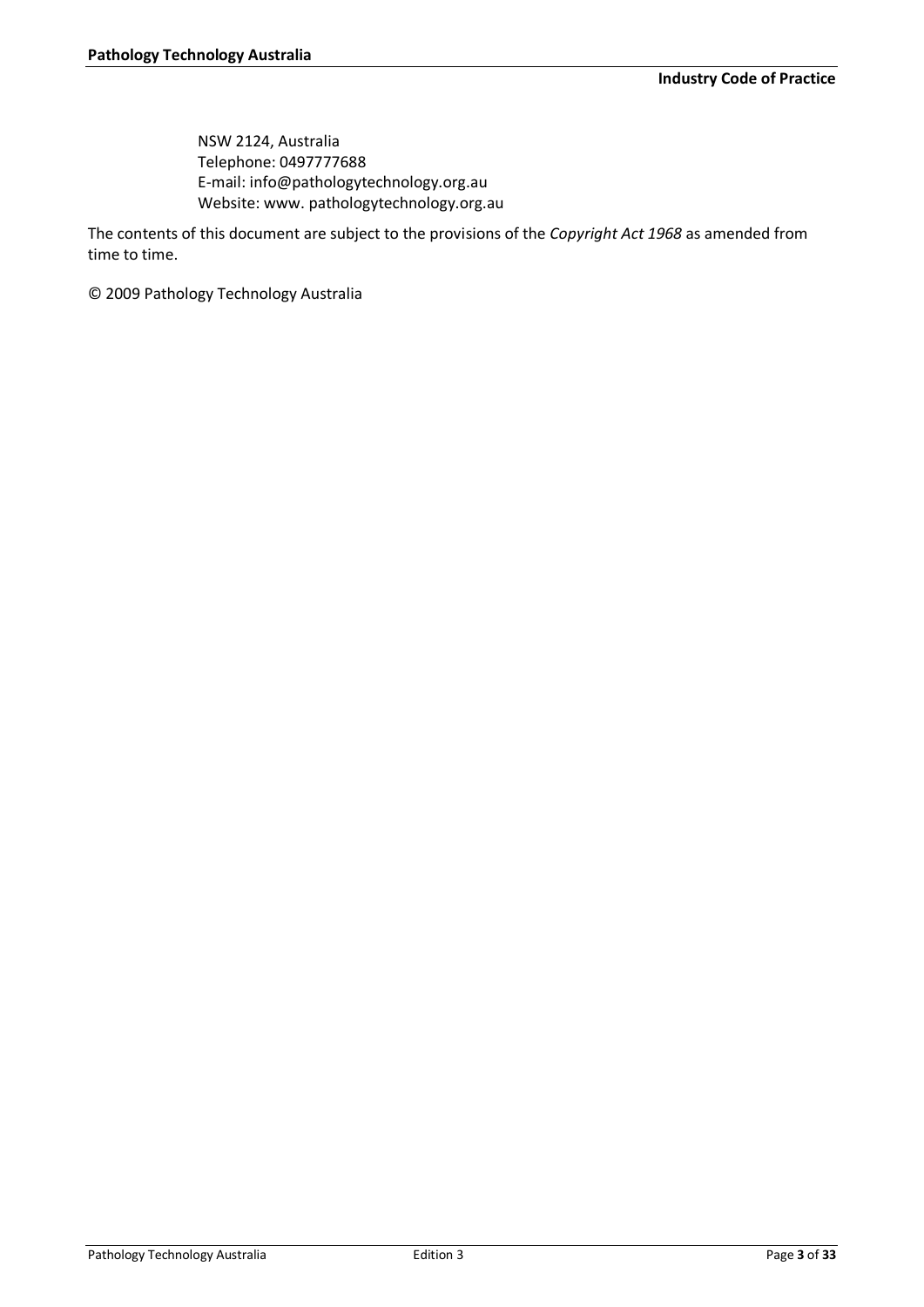5

# **CONTENTS**

| <b>Part A: Introduction to the Code</b> |  |
|-----------------------------------------|--|
|-----------------------------------------|--|

| 6   |                                                                                           |    |
|-----|-------------------------------------------------------------------------------------------|----|
| 2.  |                                                                                           |    |
| 3.  |                                                                                           |    |
| 4.  |                                                                                           |    |
| 5.  |                                                                                           |    |
|     | <b>Part B: Provisions of the Code</b>                                                     | 10 |
| 6.  |                                                                                           |    |
| 7.  |                                                                                           |    |
| 8.  |                                                                                           |    |
| 9.  |                                                                                           |    |
| 10. | Shareholdings and/or Other Financial Interests held by Healthcare Professionals in Member |    |
|     | <b>Part C: Administration of the Code</b>                                                 | 18 |
| 11. |                                                                                           |    |
| 12. |                                                                                           |    |
| 13. |                                                                                           |    |
| 14. |                                                                                           |    |
| 15. |                                                                                           |    |
| 16. |                                                                                           |    |
| 17. |                                                                                           |    |
|     | <b>Part D: Vendor Credentialing</b>                                                       | 24 |
| 18. |                                                                                           |    |
| 19. |                                                                                           |    |
| 20. |                                                                                           |    |
| 21. |                                                                                           |    |
|     | Part E: Appendices to the Code                                                            | 27 |
|     |                                                                                           |    |
|     |                                                                                           |    |
|     |                                                                                           |    |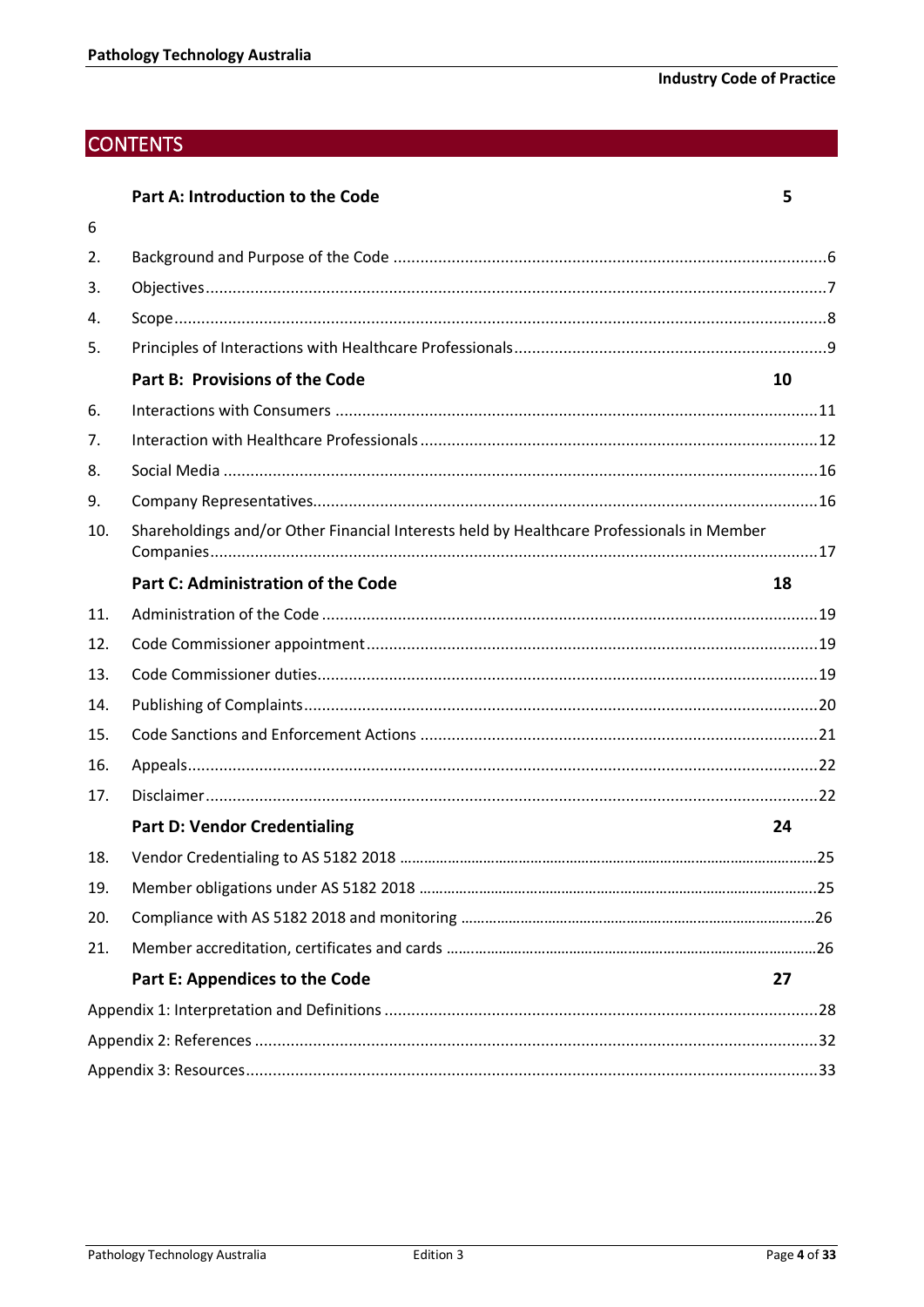

# Part A

# <span id="page-4-0"></span>Introduction to the Code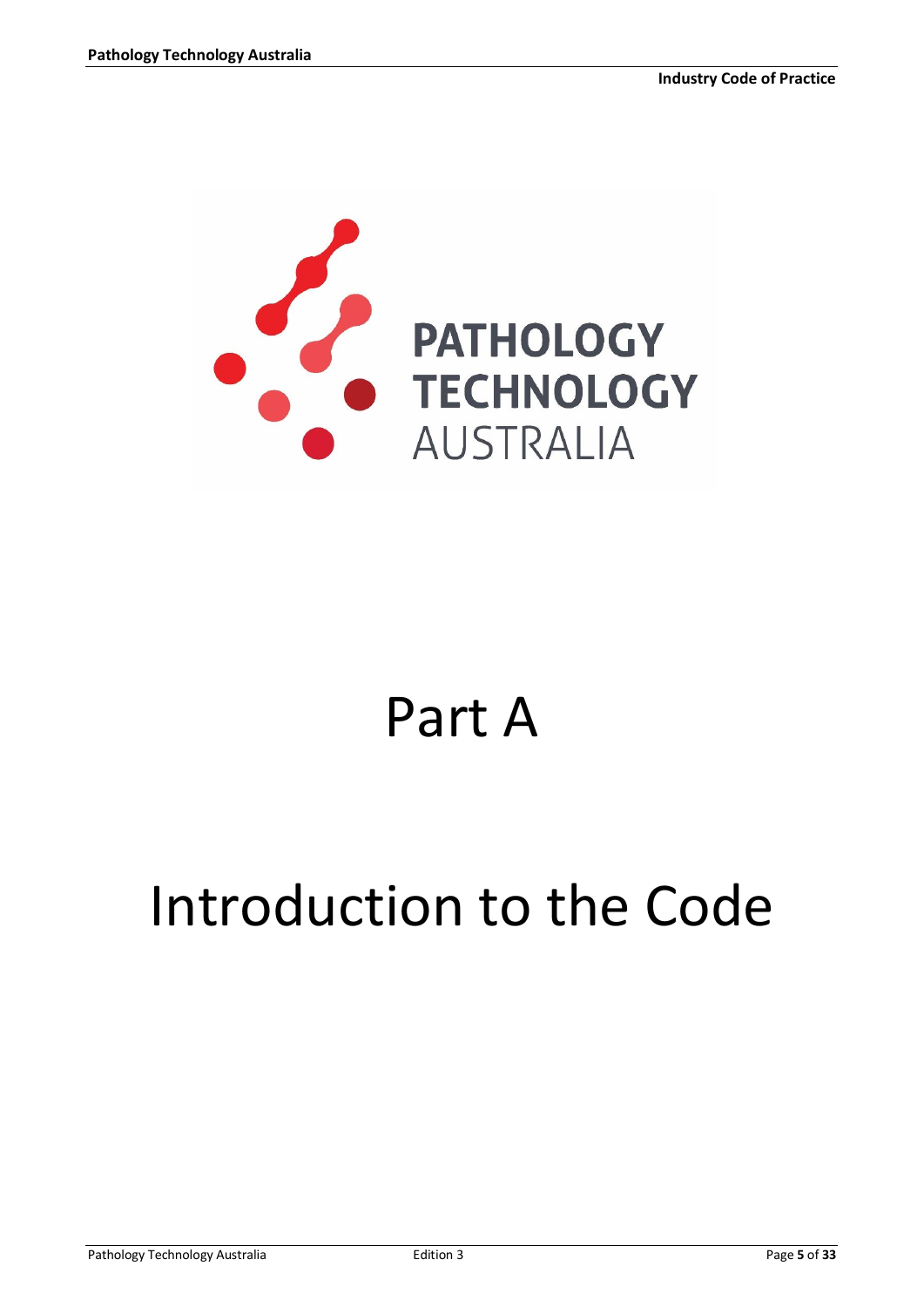## <span id="page-5-0"></span>1. STATEMENT OF HIGH-LEVEL PRINCIPLES

The Australian therapeutic products industry promotes the concept of good health incorporating the quality use of therapeutic products which is based on genuine consumer health needs and supported by the ethical conduct of all parties. The quality use of therapeutic products means:

- a. selecting diagnostic and treatment options wisely based on the best available evidence and the consumer's needs;
- b. choosing suitable therapeutic products if this is considered necessary;
- c. using therapeutic products safely and effectively; and
- d. safe disposal of expired or otherwise unneeded therapeutic products.

The Pathology Technology Australia Code has as its primary objective the maintenance of the trust and confidence of, and accountability to all communities with which its members engage; the effectiveness of which is assessed through the eyes of the relevant community.

Pathology Technology Australia will collaborate with relevant stakeholders in code creation, updating, education, monitoring and compliance.

Pathology Technology Australia recognises the need for health professional codes to reflect the obligation both of industry and of Healthcare Professionals to mutually ensure the ethical promotion of therapeutic products. Pathology Technology Australia is committed to working with the relevant professional associations in its industry sector to achieve this objective.

## <span id="page-5-1"></span>2. BACKGROUND AND PURPOSE OF THE CODE

Pathology Technology Australia was formed in July 2009 with the purpose of providing a vehicle for the promotion of the use of *in vitro* diagnostic medical devices (IVDs) in Australia, to:

- work with the TGA and other relevant government organisations such as Biosecurity Australia (Department of Agriculture, Water and Environment), MSAC, and the Department of Health on matters relating to the regulation and reimbursement of IVDs,
- meet the needs of the Australian IVD Community through representation and professional services.

The purpose of the Code is to ensure high ethical standards and socially acceptable behaviour within the member-base in the *in vitro* diagnostics industry to ensure that Healthcare Professionals, the Regulator and the Australian community have confidence in their dealings with members and their products.

Direct to Consumer advertisements are regulated through the Therapeutic Goods Advertising Code and Pathology Technology Australia Members must adhere to this code in respect of these products.

The Pathology Technology Industry Code of Practice (the Code) sets out the standards appropriate to the various forms of relationships entered into by Pathology Technology Australia Members in their dealings with other parties in the Australian healthcare environment. The Code is not intended to supplant or supersede Australian Federal or State law, regulations or professional codes, including those that may be applied by individual companies. These may impose particular additional requirements upon Members or Healthcare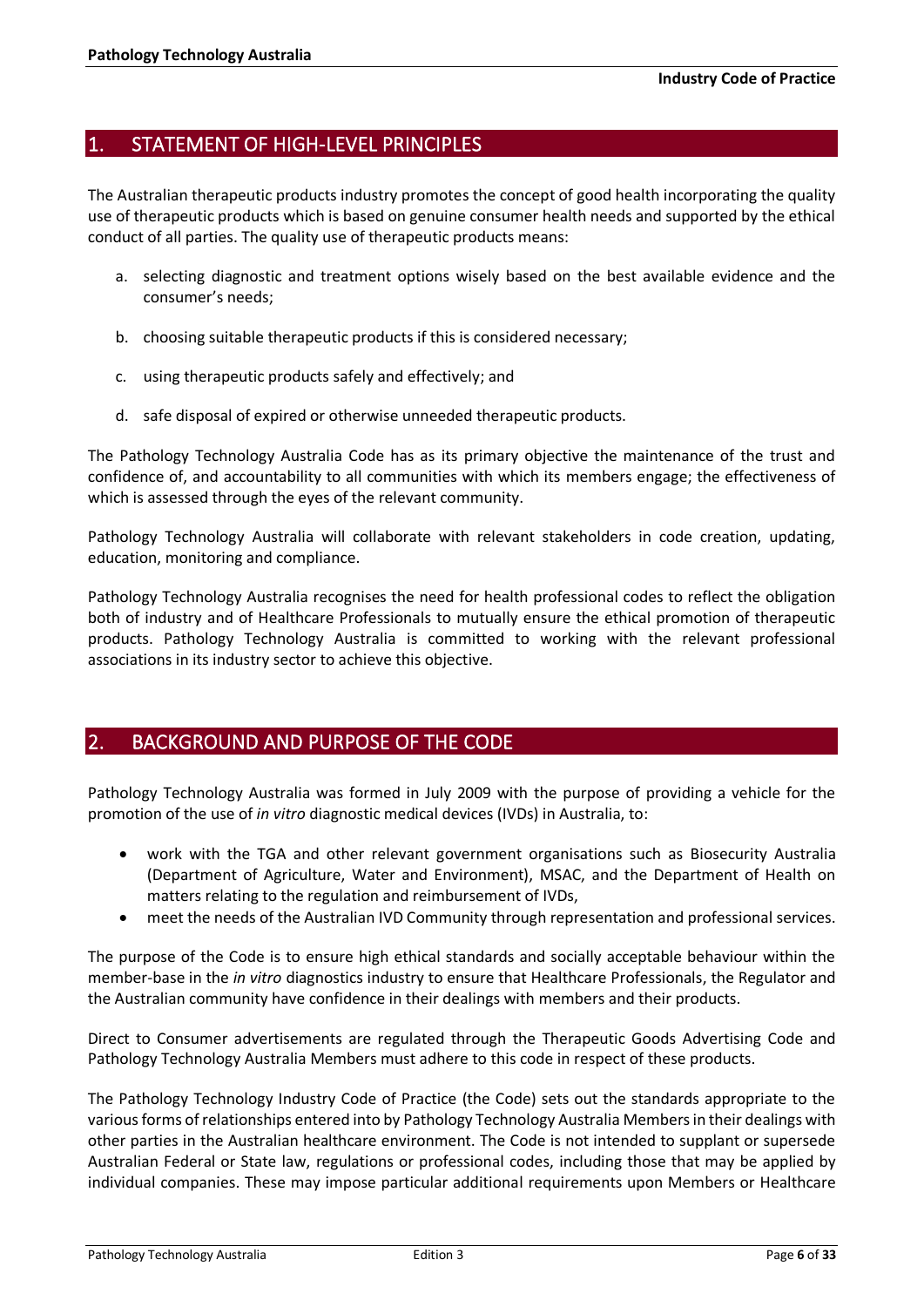Professionals who engage in interactions of a professional nature. Generally, the strictest requirement applies in such situations.

All Pathology Technology Australia Members should independently ascertain that their interactions and communications with Healthcare Professionals and the wider community comply with all current Federal and State law, regulations and professional codes.

The Code represents an act of self-regulation in the first instance. Pathology Technology Australia Members should also acknowledge that the Code is to be applied in the spirit, as well as in the letter of the Code.

Members should ensure that employees are familiar with the Code and their obligations to comply with it.

Member Companies may have internal Codes of Conduct prescribed by their parent organisations. While the Code in no way overrides these internal codes, the Code is aimed at providing a "best practice" model that adopters can use to check compliance. The Code is not intended however to override the provisions of any internal code, should that mandate a higher level of performance or a stricter code of behaviour.

In this Edition of the Code, requirements of the Australian Standard AS5182:2018 - Vendor credentialing for healthcare facilities – is added, in line with those of like bodies such as MTAA. The intention is to provide guidance to members and their employees as to the requirements for credentialing of healthcare industry representatives and service providers (HCIRs) entering healthcare facilities (HCFs). In addition, the intention is to monitor compliance of members to this standard and issue certificates of compliance to members who accept and observe all provisions of the Code and the Vendor Credentialing Standard.

Training in AS 5182:2018 will be made available for all members wishing to participate. Certification and compliance cards will be made available to members and their employees upon completion of training and demonstration of ongoing compliance with the Standard.

A copy of the standard can be found in the resources listed in Part E of this Code.

## <span id="page-6-0"></span>3. OBJECTIVES

The Code has been developed with a number of objectives in mind:

- a. To provide a framework for minimum standards of behaviour, educating Members, providing selfregulation of the industry and ensuring integrity in the interactions of Members with Healthcare Professionals;
- b. To provide guidance on the requirements of AS 5182:2018, Vendor credentialing for healthcare facilities, and certify members and their employees who comply;
- c. To provide a mechanism for Code breaches complaint handling;
- d. To provide a means for the education of Members as to best practice in respect of interaction with Healthcare Professionals and Members' business associates;
- e. To improve compliance by the Australian community in their use of IVD products by providing effective patient protection;
- f. To ensure transparency for the Pathology Technology Industry in its dealings with Healthcare Professionals; and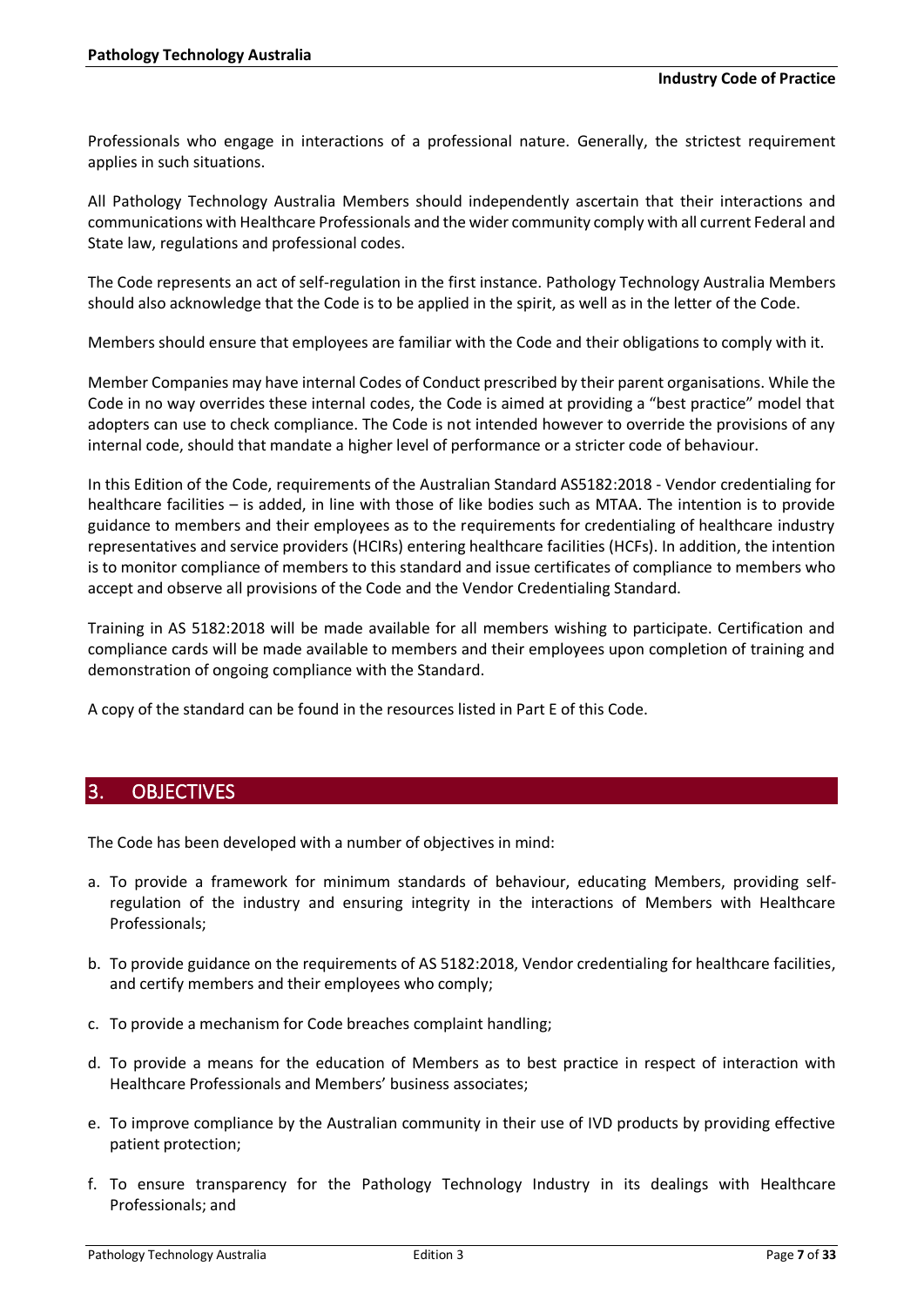g. To ensure that the reputation of Pathology Technology Australia and its Members is always upheld.

## <span id="page-7-0"></span>4. SCOPE

This Code sets out self-regulatory standards that Pathology Technology Australia members must follow, and all Industry participants are urged to observe. The Code is compulsory for members of Pathology Technology Australia but as a voluntary Industry code it extends to all companies in the Pathology Technology Industry. Self-regulatory standards help to safeguard industry against further imposition of regulation. Industry Codes have a vital function in the broader regulatory framework for ensuring appropriate behaviour by Industry.

There are several Industry codes that apply to different sectors of the therapeutic goods industry. It is the intention that the Pathology Technology Australia Industry Code to apply only to the supply of products. Where there is another therapeutic Industry code that is more relevant in the circumstances, then that code will generally be the more appropriate to follow.

This Code operates under the high-level principles that regulate the interaction of Industry when in the business environment.

These principles are:

- a. Members must, and Industry should, at all times comply with the provisions of all relevant legislation;
- b. Members must, and Industry should, not engage in unethical behaviour, misleading or deceptive conduct, or unfair or unconscionable practices; and
- c. Members must, and Industry should, always respect the ethical requirements and codes of practice which apply to Healthcare Professionals and the Members' business associates.

Therefore, it is intended that the scope of the Code will cover the following:

- a. All Pathology Technology Australia Members; and
- b. All interactions with Healthcare Professionals and business associates.

Any non-Member involved within the Pathology Technology Industry is also expected and invited to accept and observe the Code because it is considered that the high ethical standards to be followed should apply to the industry, if it is to maintain the confidence of all the stakeholders that it serves.

#### **Note to the In-Vitro Diagnostics Industry Code of Practice Edition 4,** *Clause 4. Scope*

Pathology Technology Australia wishes to advise Members that it has elected not to implement the *direct payment (sponsorship) to HCPs* clauses in the APAC and EU Codes for the third edition of the Code.

International companies should confirm their parent company's compliance with the APAC Code. In situations where the parent company requires adherence to the EU/APAC Code, the company is required to comply.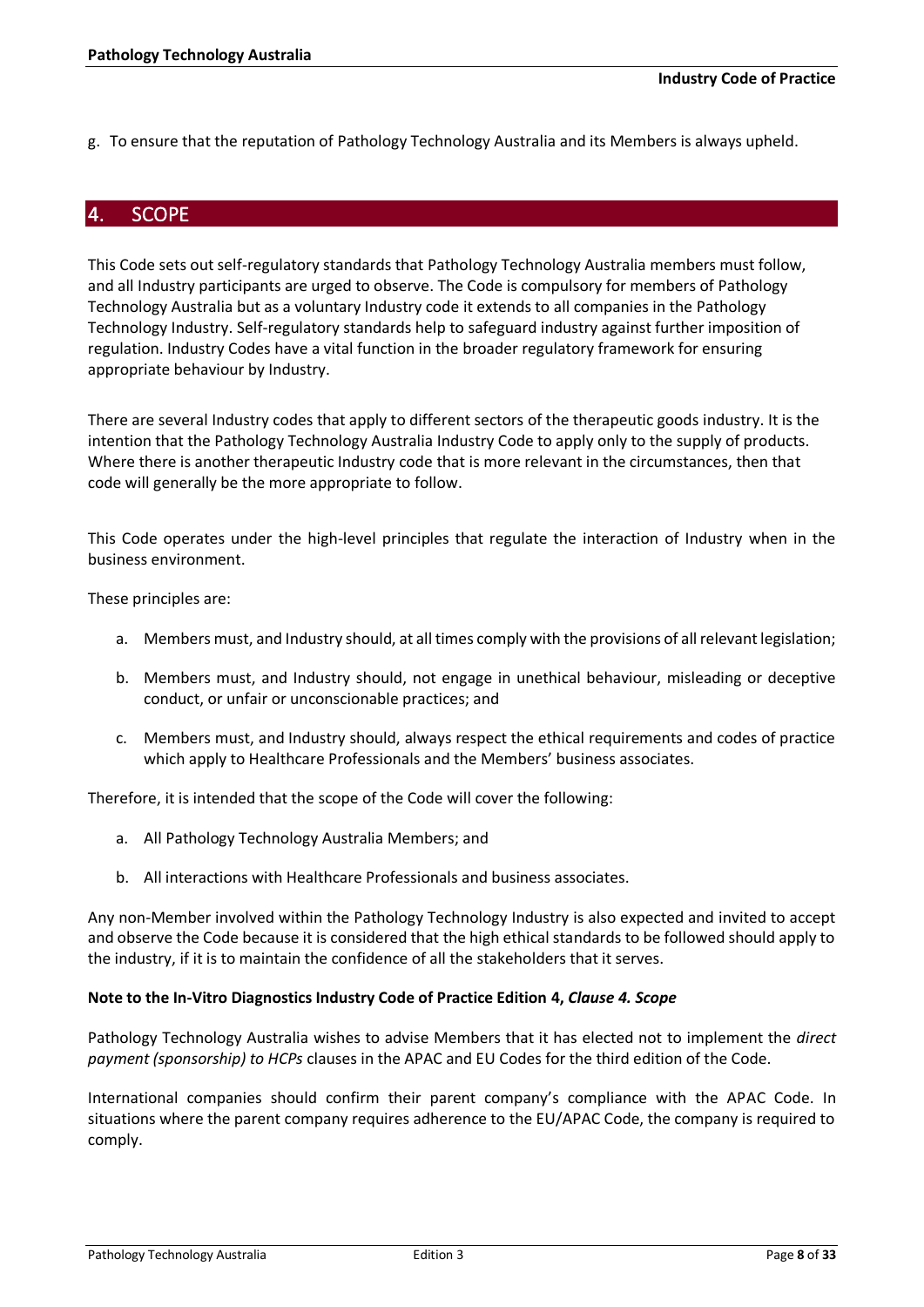Please note that the APAC and EU Codes only limit the direct payment (sponsorship) to HCPs to attend 3rd Party scientific meetings. There is no restriction of HCPs being invited and paid for to attend meetings (scientific or commercial) organised and branded by the companies themselves. Sponsorship of 3rd party events such as for conferences dinners or speakers, is not an issue as the fees usually are paid to the conference organiser not to the HCP directly and decisions are made by the conference faculty. Sponsorship of 3rd party conferences is outside the scope of all Codes as companies sponsor the conference, not individuals.

*Member Companies may have internal Codes of Conduct prescribed by their parent organisations. While the Code in no way overrides these internal codes, the Code is aimed at providing a "best practice" model that adopters can use to check compliance. The Code is not intended however to override the provisions of any internal code, should that mandate a higher level of performance or a stricter code of behaviour. Background and Purpose of the Code, p. 6*

# <span id="page-8-0"></span>5. PRINCIPLES OF INTERACTIONS WITH HEALTHCARE PROFESSIONALS

The requirements are based on the following key high-level principles:

### **The Principle of Separation:**

Interaction between industry and Healthcare Professionals should not be misused to influence through undue or improper advantages any purchasing decisions, nor should such interaction be contingent upon sales transactions or use or recommendation of Members' products.

#### **The Principle of Transparency:**

Interaction between industry and Healthcare Professionals should be transparent and comply with national and local laws, regulations or professional codes of conduct. Where specific provision is not made, Members shall nevertheless maintain appropriate transparency by requesting prior written notification be made to the hospital administration, the Healthcare Professional's superior or other locally designated competent authority, fully disclosing the purpose and scope of the interaction.

#### **The Principle of Equivalence:**

Where Healthcare Professionals are engaged by a member to perform a service for or on behalf of a Member, the remuneration paid by the Member should be commensurate with, and represent a fair market value for, the services performed by the Healthcare Professional.

#### **The Principle of Documentation:**

For interactions between a Member and a Healthcare Professional, such as where services are performed by a Healthcare Professional for or on behalf of a member, there should be a written agreement setting out, inter alia, the purpose of the interaction, the services to be performed, the method for reimbursement of expenses as well as the remuneration to be paid by the Member. The activities envisaged by the agreement should be substantiated and evidenced by activity reports and documentation. Adequate documentation such as the agreement, related reports, invoices etc. should be retained by the Member to support the need for, and materiality of, the services as well as the reasonableness of the remuneration paid.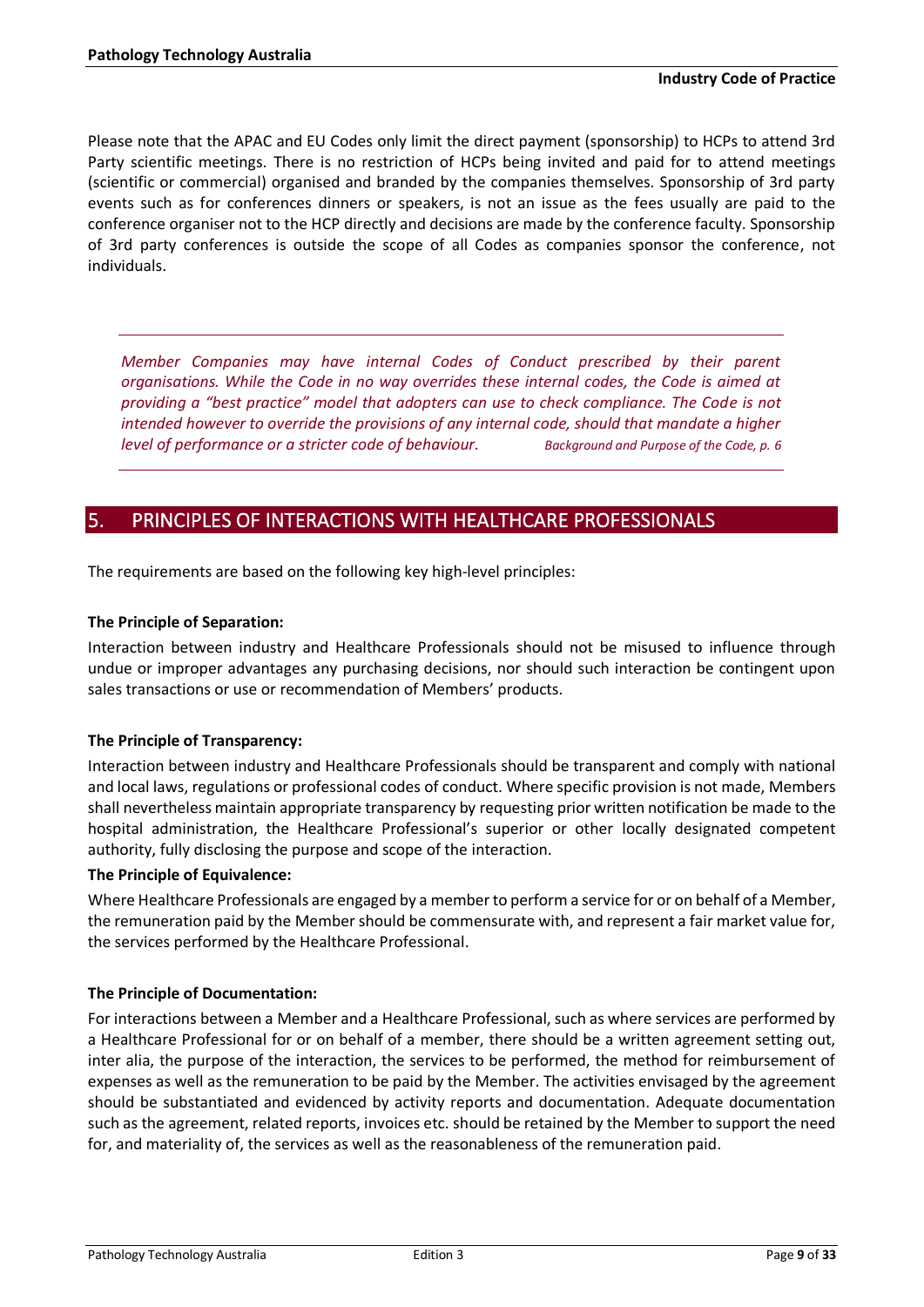

# Part B

# <span id="page-9-0"></span>Provisions of the Code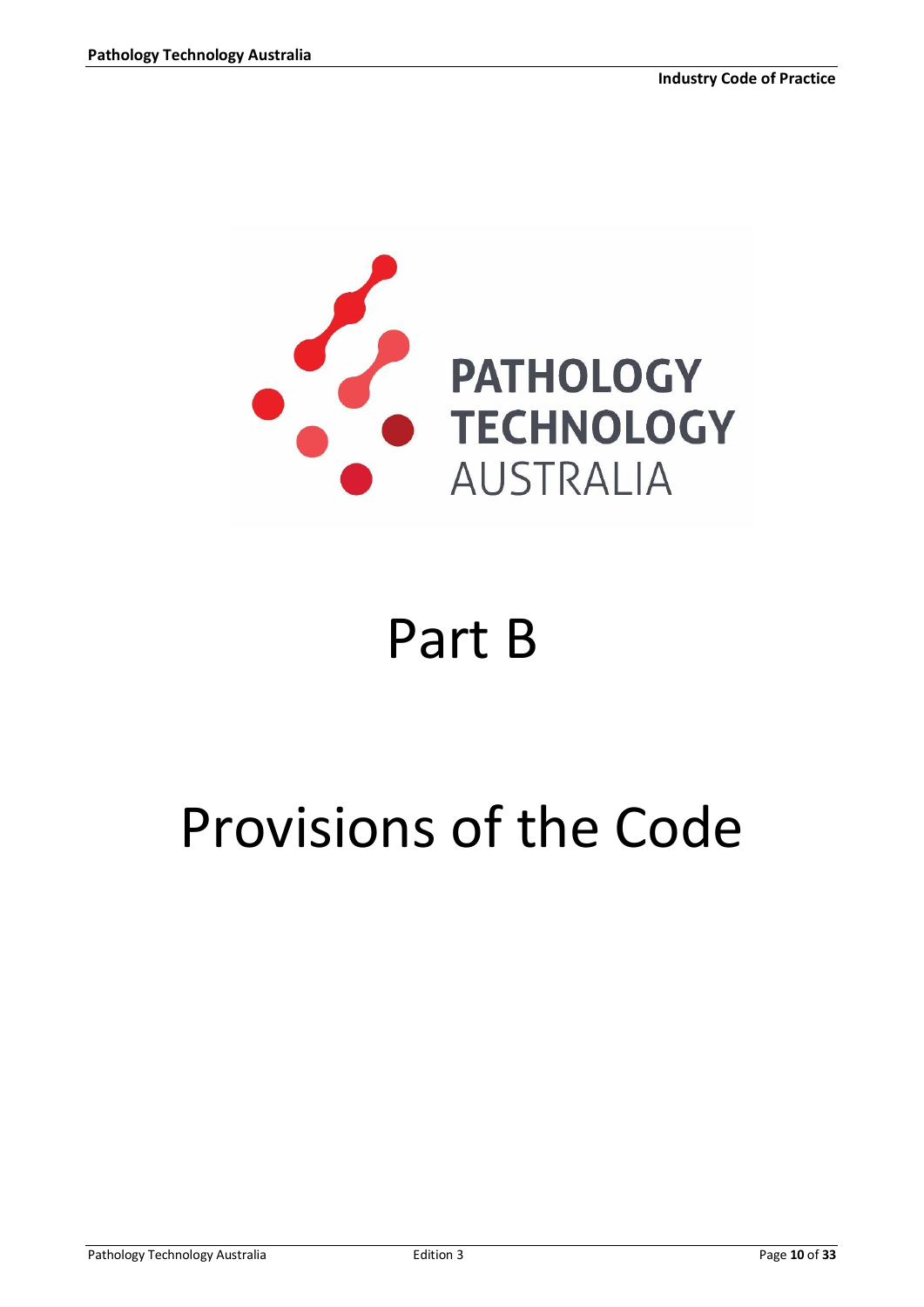## <span id="page-10-0"></span>6. INTERACTIONS WITH CONSUMERS

Currently, the Pathology Technology Industry has limited interactions with Consumers. However, for certain conditions such as diabetes, pregnancy and for an increasing number of conditions, consumers are able to directly purchase IVD products for their own use in a self-testing mode. Such IVD products may be purchased or obtained directly from Members or via a third party such as a pharmacist, diabetes nurse educator, health practitioner or other retail outlets as permitted by the TGA.

The following principles should be observed in respect of interactions with Consumers:

- a. If a member receives a request from a Consumer for advice of a medical or diagnostic nature, the Member must recommend that the Consumer consult an appropriate Health Professional;
- b. Advertisements direct to Consumers must comply with the Therapeutic Goods Advertising Code and any other relevant laws and Regulations;
- c. A media release to one or more organisations or through one or more channels intended to or likely to result in publication to Consumers that directly or indirectly promotes the use of the product shall be considered to be an advertisement and must therefore conform to this Code and the Therapeutic Goods Advertising Code. Media releases must be issued conditionally upon the publisher ensuring that the release or extracts from the release be published in compliance with the Code and all relevant laws or regulations, including the Therapeutic Goods Advertising Code;
- d. Competitions directed at Consumers can only be conducted in relation to products that are the subject of an ARTG entry permitting sale to Australian Consumers;
	- (i) To the extent that a competition directed at Consumers comprises an advertisement, it must comply with the Therapeutic Goods Advertising Code and with Clause 6 of this Code;
	- (ii) Entry into a competition must not, as a condition of entry, require a consumer to use or purchase a product;
	- (iii) The conduct of a competition directed at Consumers must comply in all respects with all relevant laws and regulations.
- e. Disease education activities for Consumers relating to IVDs may provide information, promote awareness and educate the public about health, disease and their management.
	- i. A disease education activity, prepared and delivered based on sound medical principles, may make reference to the availability of different options for diagnosis or treatment but may not direct the Consumer to purchase a specific *in vitro* diagnostic product where to do so would be in breach of the Therapeutic Goods Act*.*
	- ii. The emphasis of the disease education activity should be on the condition and its recognition rather than on the specific IVD, unless discussion of treatment options directly with the public is permissible under the Therapeutic Goods Act. The appropriate treatment for an individual Consumer following the use of an over the counter IVD is for the Health Professional to decide, in consultation with the Consumer.
- f. Funding of Health Consumer Organisations Pathology Technology Australia recognises and supports positive and beneficial relationships between the *in vitro* diagnostics industry and Health Consumer Organisations. Members may enter into relationships with Health Consumer Organisations with the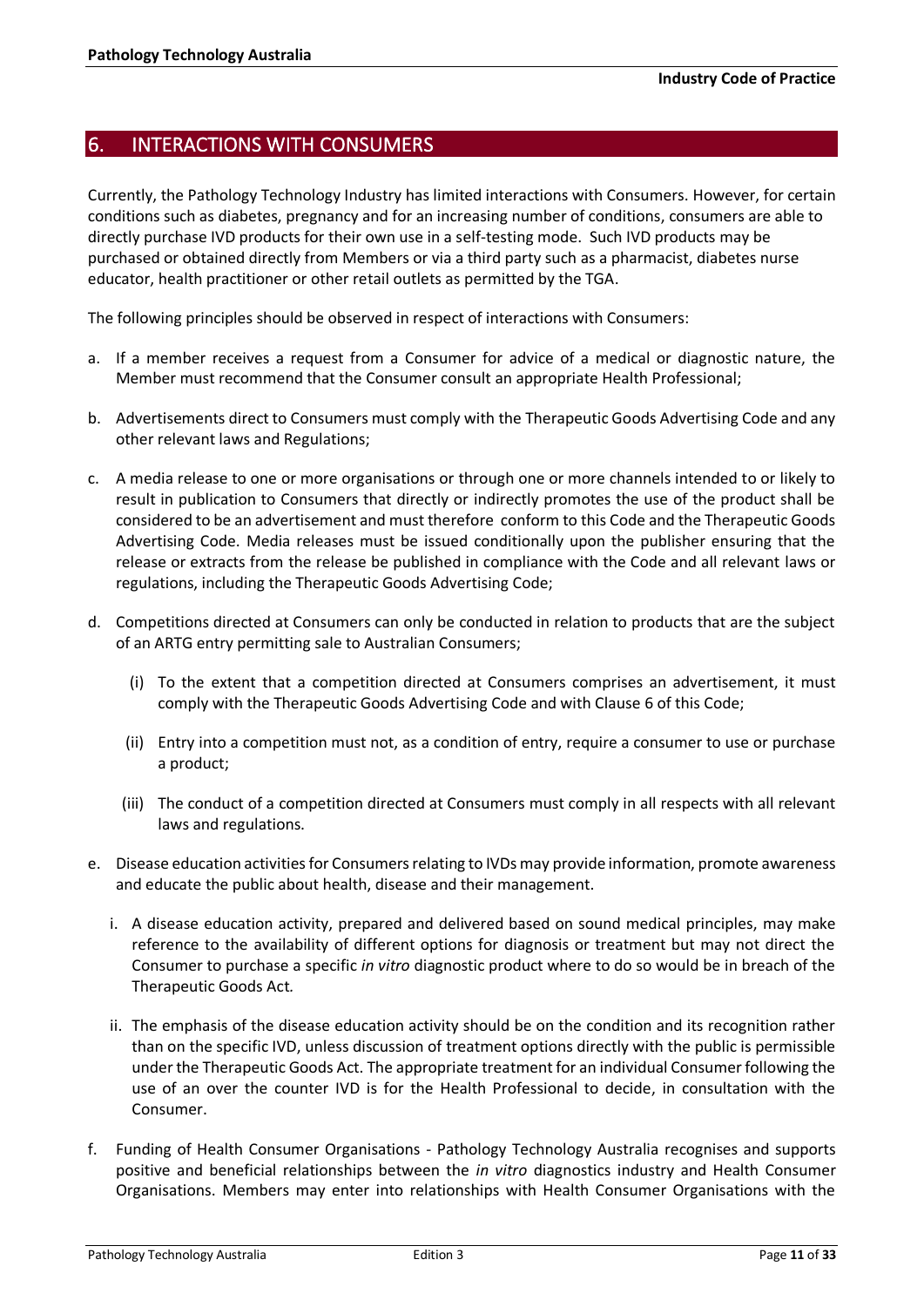objective of enhancing the quality use of IVD technology and pathology testing, that support better outcomes for the Australian community.

In supporting Health Consumer Organisations, Members should have regard to the guidelines developed in a collaboration between Medicines Australia and the Consumers Health Forum.

https://www.medicinesaustralia.com.au/wp-content/uploads/2020/11/Working-Together-Brochure-2015.pdf

## <span id="page-11-0"></span>7. INTERACTION WITH HEALTHCARE PROFESSIONALS

The Pathology Technology Industry interacts with a variety of customers, including pathologists and other medical practitioners, laboratory scientific and administrative staff, practice nurses and other Healthcare Professionals. The Code is intended to provide guidance on the interactions that Members and Member Representatives have with Healthcare Professionals in the promotion and supply of IVD Products. These interactions can take a variety of forms, including but not limited to:

### **7.1 Product Education, Demonstration and Training**

- a. Where appropriate, Members may make education and training available to Healthcare Professionals to facilitate the safe and effective use of *in vitro* diagnostics products. Such education and training should take place at an appropriate location bearing in mind the nature of the training and the convenience and availability of the trainers and attendees.
- b. Programs and events should be conducted in clinical, laboratory, conference or other settings, such as Members own premises (local or international, if necessary), which are conducive to the educational nature of the training and to the effective transmission of the knowledge, as well as allowing for any "hands on" component.
- c. The training staff should have the appropriate qualifications and expertise to deliver the training.
- d. Members may provide attendees with modest hospitality in connection with the training. For training programmes necessitating overnight stays, additional hospitality may be appropriate. For such training, the hospitality must be incidental to the main purpose of the training, modest in cost and extent, and provided only to the Healthcare Professionals involved in the training.
- e. Members may pay for reasonable travel and accommodation expenses incurred by a Healthcare Professional attending training organised by a Member where such training necessitates overnight accommodation.
- f. Members must not, however, pay for travel or accommodation for a spouse, partner or guest of such Healthcare Professional, or for any other person who does not have a *bona fide* professional interest in the information being provided during the training.

#### **7.2 Hospitality**

Members may only provide hospitality to Healthcare Professionals in conjunction with the provision of training or education or in support of a third-party scientific/medical educational conference (see Clause 7.3). The hospitality should be limited to those who actually participated in the meeting, be modest in nature and not include entertainment. Entertainment includes, but is not limited to, for example, theatre, sporting events, golf, skiing, hunting, and leisure or vacation trips.

#### **7.3 Third Party Conferences**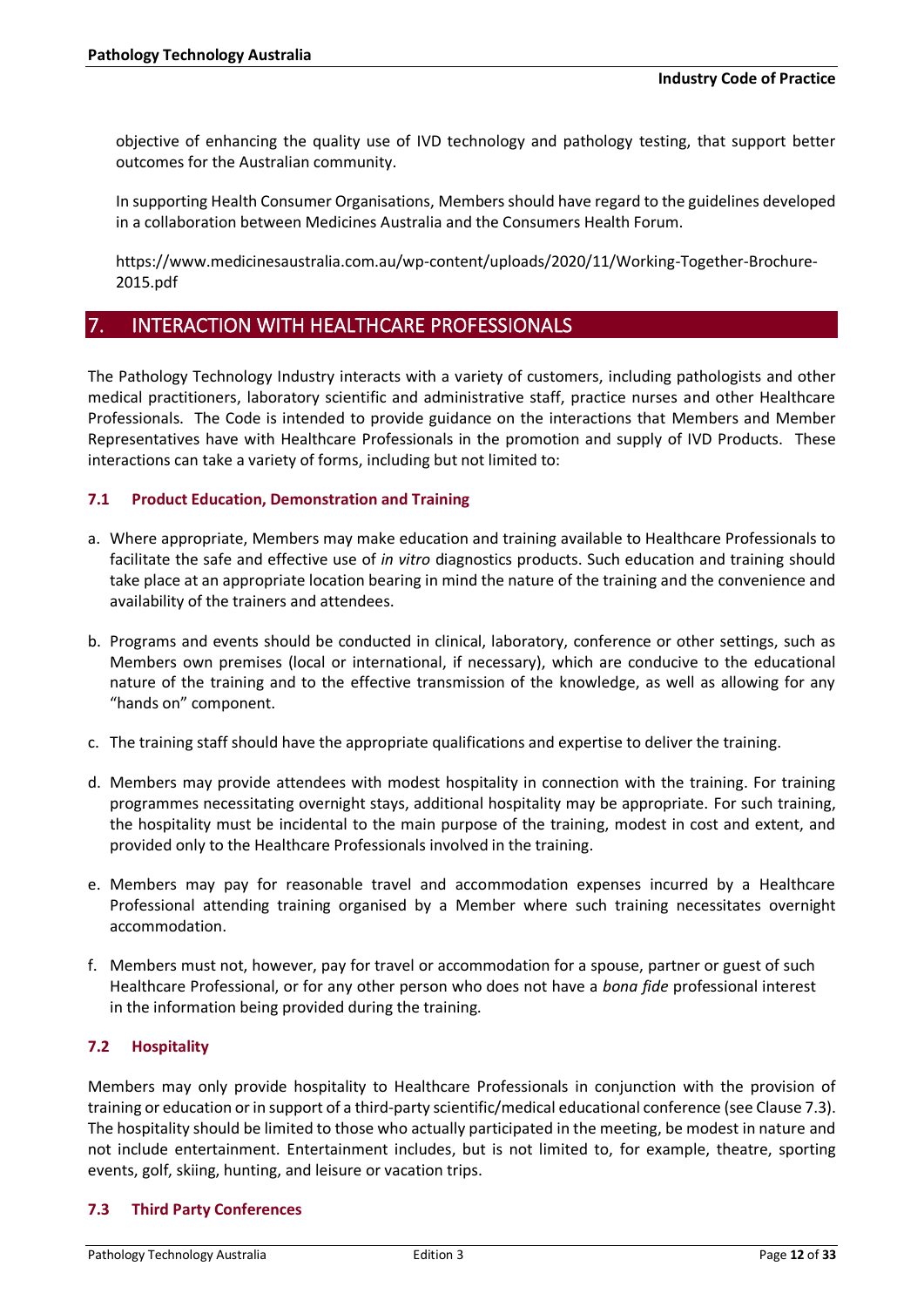Participation in third-party scientific/medical educational conferences is an integral part of the legitimate commercial efforts of IVD companies. These provide an opportunity to launch new products, educate customers about existing products and seek feedback on product performance. They provide a valuable forum for the development of product ideas and for the training of Members and Healthcare Professionals.

They would typically include conferences organised by national, international, regional or local specialised medical or scientific associations or accredited continuing education providers.

Members may choose to support such conferences and meetings in a variety of ways. All such support must be clearly documented outlining the nature and conditions of the support. These would include:

- a. Conference Organiser Support Members may provide financial support to the Conference organisers to cover costs such as reasonable travel and accommodation expenses of Healthcare Professionals and other medical or scientific professionals in training, where the conference is primarily dedicated to objective medical and scientific educational activities. The Conference organisers should be responsible for and control the educational grants to Healthcare Professionals, program content, educational methods and materials used. Support from a Member for such activities should be clearly stated in advance of and at the meeting, and should be acknowledged in the proceedings of the meeting, if published;
- b. Hospitality Members may provide financial support to the conference organisers in the form of payment for meals and hospitality for attendees as decided and selected by the organisers. Such hospitality should be modest and in-line with that normally provided at the venue or at similarly organised and attended meetings. Hospitality provided as part of a satellite or ancillary meeting to the Conference should bear a direct educational relationship to the conference;
- c. Faculty Expense Members may make grants to Conference organisers for reasonable honoraria, and modest travel, accommodation, hospitality and meals for Healthcare Professionals or other individuals who are *bona fide* conference speakers. Selection of such Healthcare Professionals will be the responsibility of the Conference Organiser;
- d. Advertisements, Demonstrations and Trade Displays Members may prepare and display advertisements and lease space from Conference organisersfor the purpose of Company displays at such meetings or Conferences. For exhibition booths and symposium panels, there is no need to have the name and address of the Sponsor on display.
- e. Documentation the Conference Organiser and the Member must enter into a written agreement specifying the nature and conditions of the sponsorship or grant.

## **7.4 Sales and Promotional Meetings**

- a. Where it is deemed necessary for Member employees to meet with Healthcare Professionals to discuss product features, conduct negotiations and arrange sales and deliveries, such meetings as a general rule should be held at a training facility, medical institution, laboratory, or other appropriate facility.
- b. In connection with such meetings Members may with the agreement of the Healthcare Professional, provide or pay for modest hospitality for attendees.
- c. Members may also provide or pay for reasonable travel costs of attendees to such meetings. For example, demonstrations of non-portable equipment may necessitate travel to the location of the instrument or equipment.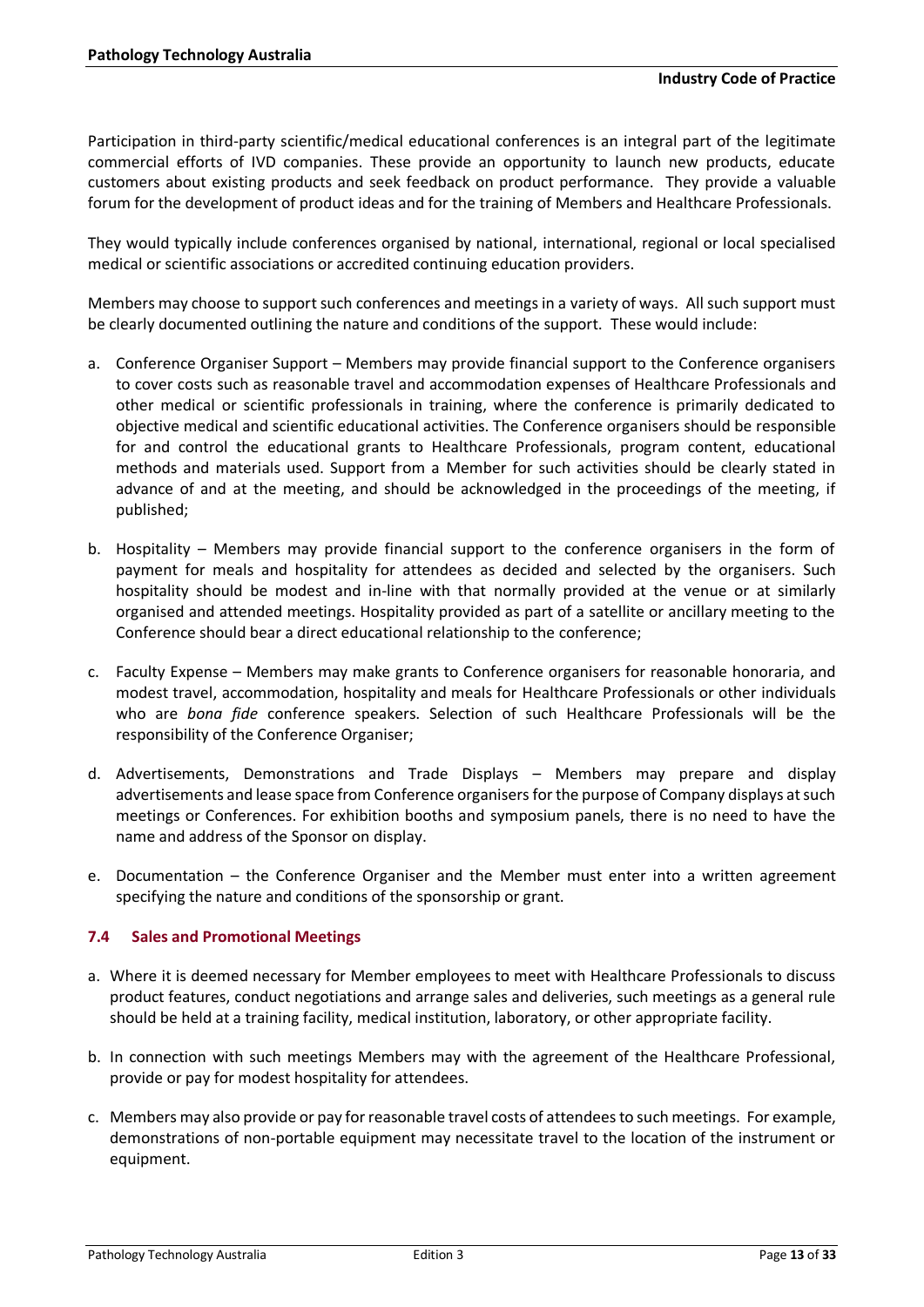d. However, the Code does not permit the provision or payment of meals, travel or other hospitality for a Healthcare Professional's partner or guest, or any other person who does not have a *bona fide* professional interest in the information being presented at the demonstration or meeting.

### **7.5 Consulting Agreements**

- a. Healthcare Professionals may serve as consultants to Member companies, providing valuable services including research, participation on advisory boards, presentations at Member-sponsored training and in product development. It is permissible to provide reasonable compensation for such services.
- b. Consulting arrangements must be in written form, signed by all parties to the consulting agreement and specify all services, compensation and expenses to be provided under the arrangement. Research-based consultancy should have a written research protocol and all appropriate consents and institutional and ethical approvals should be obtained before commencement of the research.
- c. Consulting agreements should only be entered into where a legitimate purpose for the service is identified in advance. Selection of the consultant must be on the basis of their qualification and expertise to provide the service. Meetings with consultants should be held at venues and in such circumstances as are appropriate to the subject matter of the consultation.
- d. Compensation must be based on the nature of, and commensurate to, the services provided, and in line with accepted practice. Compensation must not be based on the value of IVD products or services which consultants may use for, or in, their own business or place of employment. Compensation should be paid based on services actually provided and must be in accordance with applicable legislation, including tax legislation.
- e. Members may pay for reasonable expenses incurred by Consultants including travel, accommodation, meals and incidentals as part of the performance of their consulting agreement. Such hospitality, however, should be subordinate in time and focus to the primary purpose of the consultation.

## **7.6 Gifts**

Members may occasionally provide:

- a. Modest gifts to Healthcare Professionals but these must be of an educational nature only
- b. Company or Branded promotional items of minimal value (eg notepads and pens) at Trade Displays or Educational and Training Events).
- c. Provision of items that may be used for both educational and non-educational purposes must not be provided directly to Healthcare Professionals, but must be provided to the healthcare professional's department or institute clearly stating their educational use. This type of gifting must be fully documented.
- d. Gifts must not be in the form of cash or monetary equivalents.
- e. The provision of product samples is not considered to be a gift and the provision of reasonable sample product or demonstration product for evaluation purposes is deemed to be an appropriate activity.

#### **7.7 Donations & Grants**

a. Members may make unrestricted donations for charitable or philanthropic purposes such as supporting independent medical or scientific research, patient or community education or for the sponsorship of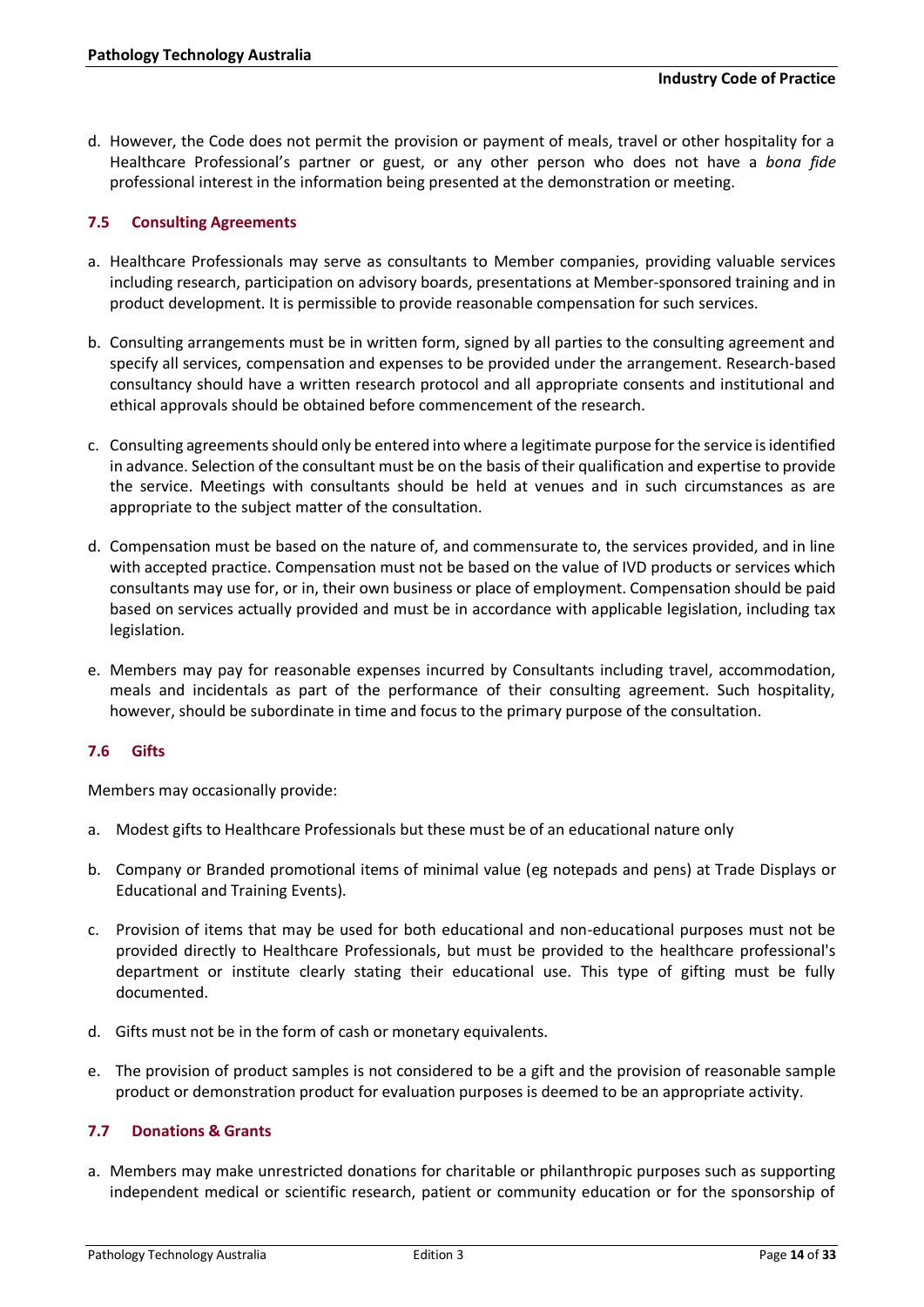events where the proceeds are intended for charitable purposes. Donations must only be made to Institutions or entities which are able to receive them under applicable laws or regulations and must not be made in order to induce the use of a product or service.

- b. Donations may also include unrestricted grants to support medical or scientific education of genuine students, residents, fellows and participants in fellowship programs, which are charitable in nature or have an academic affiliation.
- c. Members may make unrestricted research grants to support genuine medical or scientific research where the purpose of the grant is clearly documented, and the research program is administered by an Institution independent of the Member. Members may also make grants to support public education of patients or the wider community in respect of important healthcare topics.
- d. All donations and grants should be appropriately documented and acknowledged where appropriate.
- e. A donation or grant that is linked to a direct commercial benefit to the Member is a sponsorship (not a donation or grant).

## **7.8 Advertising and Promotion**

In promoting or advertising their products and services to Healthcare Professionals, Members must ensure that the following principles are adhered to:

- a. Advertisements to Healthcare Professionals (excluding Brand Name Reminders) must contain the following information:
	- (i) The brand name of the IVD (where appropriate);
	- (ii) The name and address of the Sponsor; and
	- (iii) Any other information as may be required by law or as a condition of a licence.
- b. Where Claims are made, these must be consistent with the intended purpose of the IVD;
- c. The term "safe" should not be used unless clearly qualified;
- d. The term "new" may only be used in the first 12 months of promotion;
- e. Products and services of other companies or the medical or scientific opinions of Healthcare Professionals should not be disparaged, compared unfairly or treated with disrespect, either directly or by implication. Comparison must be in the context of peer-reviewed publications available in the public domain. Members must be able to substantiate all claims made through reliable, readily available, medical or scientific evidence; and
- f. Promotional activities must not be designed or presented in ways that reflect poorly on or reduce confidence in the Pathology Technology Industry.

## **7.9 Company Commissioned Articles (CCA)**

- a. A Company Commissioned Article must be clearly identified as such.
- b. The Sponsor must be clearly identified at either the top or the bottom of the article.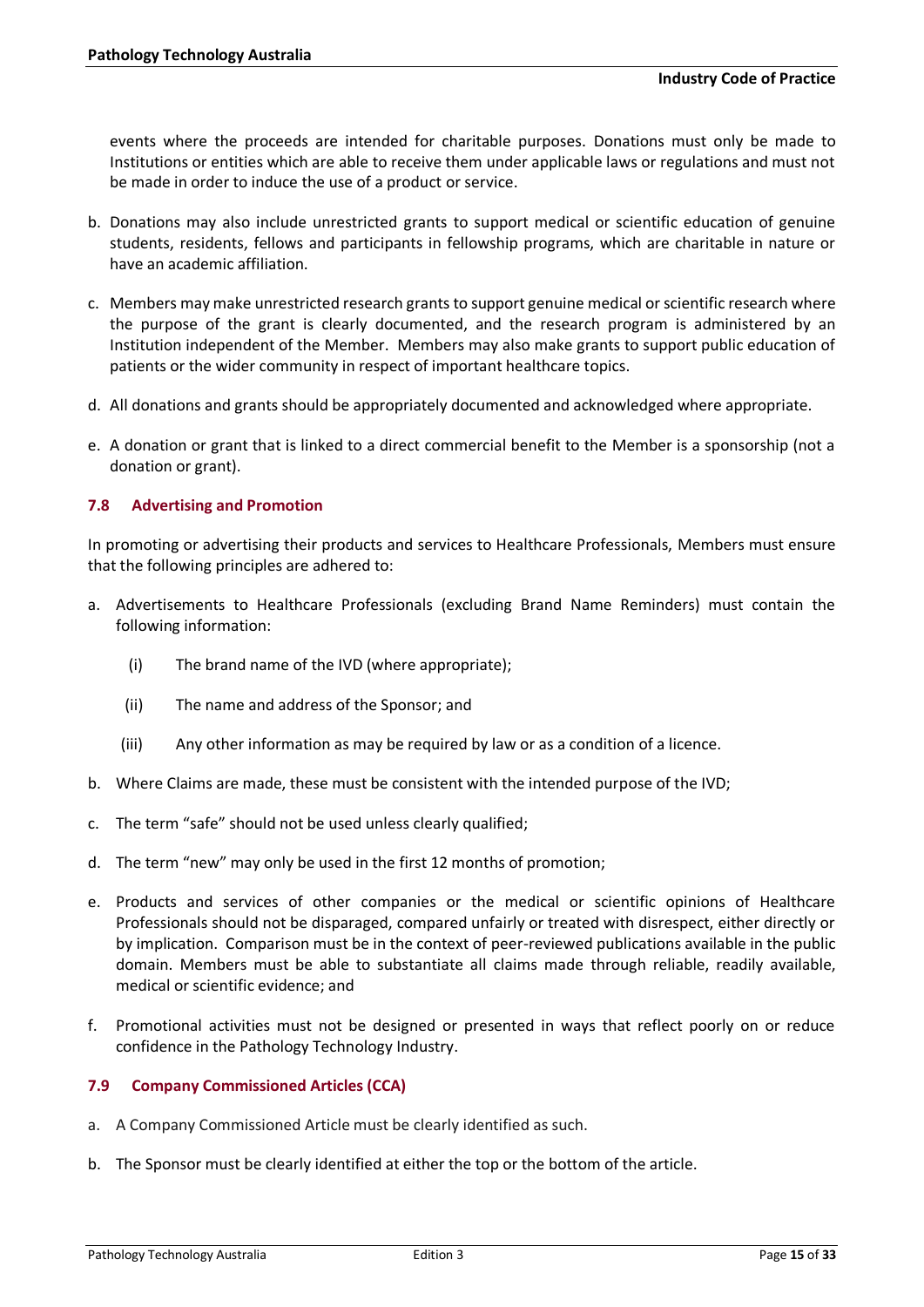c. Where a CCA is used solely for the purpose of supporting a claim, including a comparative claim, the claim must be referenced accurately. Information in the referenced article must be up-to-date. The referenced article must be produced on request within 21 days.

## **7.10 Competitions**

Members may conduct competitions for Healthcare professionals directly or through a third party that comply with the following provisions:

- a. The competition must be based entirely on medical or other specialist healthcare knowledge or on the acquisition of such knowledge;
- b. All competition prizes must be directly relevant to the practice of medicine or other specialist field of healthcare and be of minimal monetary value or be an item of an educational nature;
- c. Entry to the competition must not be dependent on the ordering, recommendation, use, testing, purchase, sale or prescribing of a product; and
- d. The conduct of the competition must comply in all respects with all relevant laws and regulations

### **7.11 Market Research**

A Member may conduct Market Research with a Healthcare Professional provided that:

- a. The market research is clearly identified as such and does not promote a product or reward the participants;
- b. Any compensation for Healthcare Professionals is kept to a minimum, is reasonable and commensurate with the amount of work performed; and
- c. Where the market research includes a competition or a prize, it complies with clause 7.10

## <span id="page-15-0"></span>8. SOCIAL MEDIA

- a. This section applies to advertising on websites (including e-Newsletters accessible via the internet), podcasts and social media directed to Healthcare Professionals.
- b. All use of social media by Members in the promotion of IVD products to Healthcare Professionals must comply with the requirements of clause 7.8.
- c. Content distributed via social media that directly or indirectly promotes the use of a product shall be considered to be an advertisement and must therefore conform to this Code, the TGAC and all other relevant legislation.

## <span id="page-15-1"></span>9. COMPANY REPRESENTATIVES

a. Members should ensure that Company Representatives are adequately trained and possess appropriate technical knowledge to present information on the company's products in an accurate and responsible manner.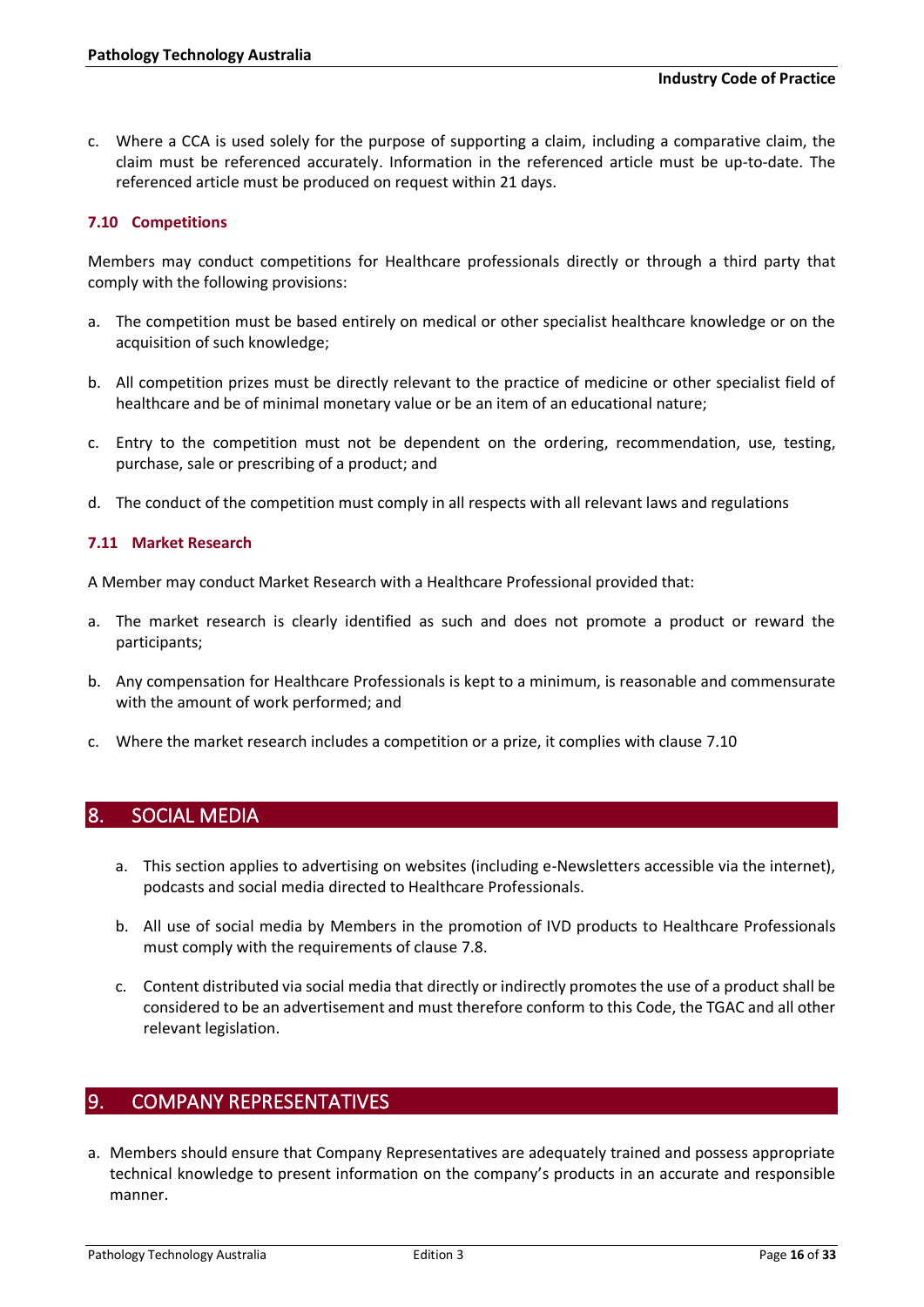- b. Members should also ensure that Company Representatives are aware of the provisions of the Code and have been trained in ethical and professional behaviour in the performance of their duties.
- c. Company Representatives must conduct themselves at all times in an ethical and professional manner. They must not offer any inducement or payment or engage in unconscionable behaviour in their dealings with Healthcare Professionals. They must ensure that their meetings are conducted in a professional manner and that their behaviour is at all times reasonable and responsible. The company representative must respect and adhere to workplace policy and expectations of the healthcare professional and/or healthcare organisation or institution. Company Representatives must ensure that their behaviour does not, or does not appear to, compromise the independence or professional integrity of any other Healthcare Professional.

# <span id="page-16-0"></span>10. SHAREHOLDINGS AND/OR OTHER FINANCIAL INTERESTS HELD BY HEALTHCARE PROFESSIONALS IN MEMBER COMPANIES

- a. Where a Healthcare Professional owns a material or significant interest in a Member Company, the Member must ensure that any conflict of interest is managed in such a way that public trust is not compromised and a recommendation to a Consumer for the use of an IVD is made consistent with ensuring the best health outcomes of the Consumer.
- b. A Healthcare Professional who owns an interest in a Member Company must disclose that interest to a Consumer where the Healthcare Professional recommends a product that is marketed by that Member.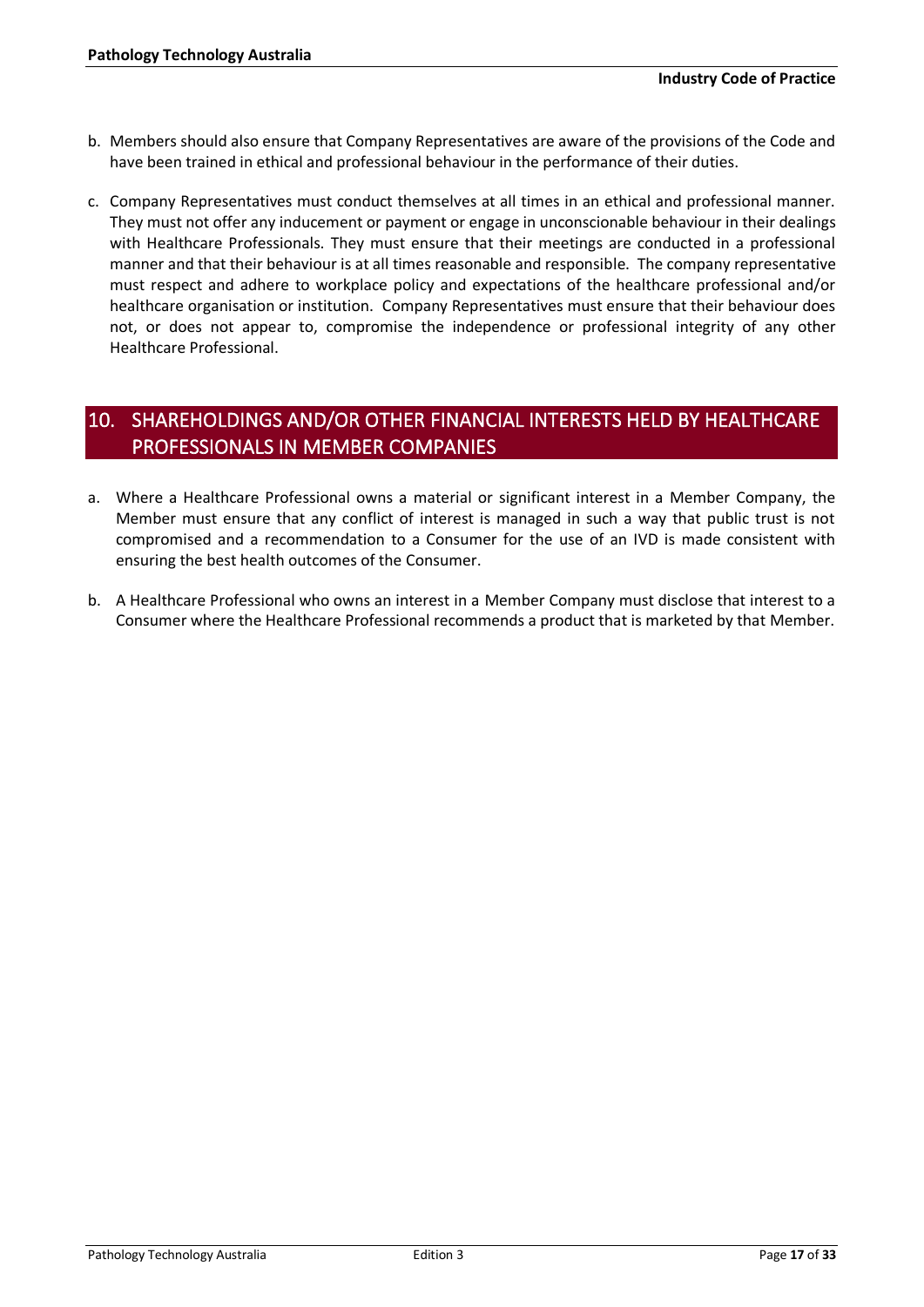

# Part C

# <span id="page-17-0"></span>Administration of the Code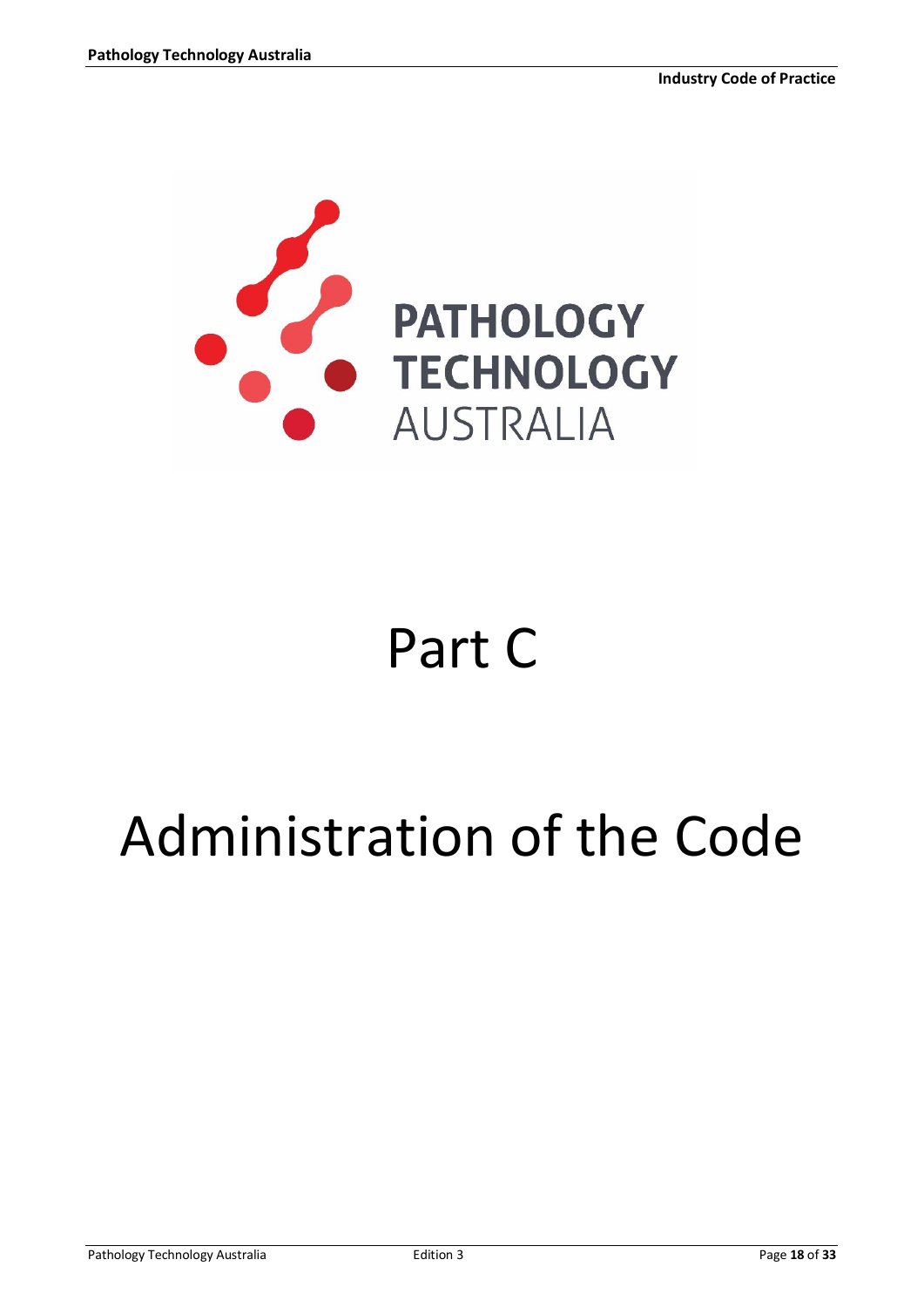## <span id="page-18-0"></span>11. ADMINISTRATION OF THE CODE

The Code shall be administered by the Code Commissioner, as appointed by the Board of Pathology Technology Australia;

The Code Commissioner administers the Code in conjunction with the Board of Directors. This includes periodic review of the Code, review of the education materials supporting the code and reporting to the reporting annually on Code practices, complaints and outcomes.

The Code Commissioner will accept and hear complaints from Members, non-Members and the public regarding the behaviour of Members and their employees, and to resolve such complaints either by a hearing or via mediation. Appeals against the decision of the Code Commissioner will be heard by the Executive members of the Board of Directors plus the CEO.

**The formal procedures for conduct of complaints and appeals shall be determined by the Board of Pathology Technology Australia and reviewed from time to time to reflect best industry practice. The procedure shall be disseminated to members and published on the Pathology Technology Australia website on the page dedicated to th[e Code of Practice.](http://ivd.org.au/about-us/code-of-conduct/)** 

## <span id="page-18-1"></span>12. CODE COMMISSIONER APPOINTMENT

### **12.1 Appointing the Code Commissioner**

The CEO and Board of Pathology Technology Australia shall be responsible for appointing a suitable Code Commissioner. The Code Commissioner as far as possible will have the following attributes:

- a. An independent Commissioner, who is not currently employed by a member or non-member company in the Pathology Technology supply sector;
- b. Must have deep knowledge of compliance requirements in the healthcare sector;
- c. Has previous experience in business in healthcare;
- d. And, preferably has training in compliance accreditation or assessment and or business compliance training.

#### **12.2 Term of the Code Commissioner**

The term of appointment shall be for two years, following which the Board can extend the appointment two years at a time.

## <span id="page-18-2"></span>13. CODE COMMISSIONER DUTIES

The Code Commission shall be responsible for the following:

- Review of the Pathology Technology Australia Code of Conduct once every 2 years. If not meeting industry best practice, shall suggest revision to the Board.
- Accept and investigate all complaints of Code violations. Refer these to the Board for any remediation action, once investigated.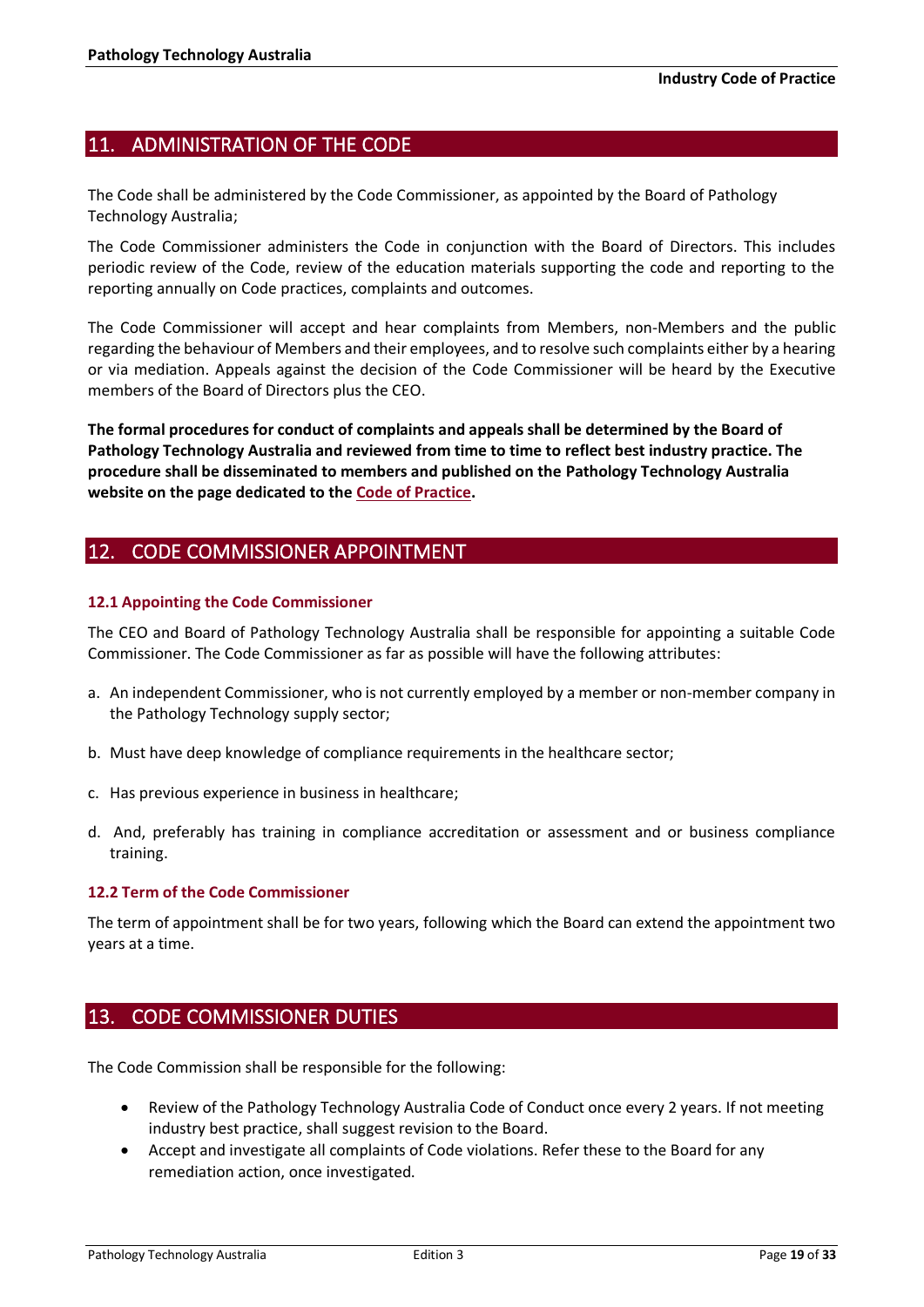- Be available to assess member company Codes to determine if they meet thresholds set in the Pathology Technology Australia Code.
- Contribute a Code of Conduct report to Pathology Technology Australia's Annual Report. This report should cover a summary of any complaints investigated during the year and a summary of any review activities.
- Report to the Board of Directors on Code activities at least once per year.
- Liaise with the CEO on training or remediation requirements for member companies.

## <span id="page-19-0"></span>14. PUBLISHING OF COMPLAINTS

### **14.1 Publishing of Complaints**

- a. Pathology Technology Australia shall publish the outcomes of every (and only) upheld complaints after the complaint (and appeal, where relevant) is finalised.
- b. The details published shall include a minimum of:
	- i. the name of the product and parties identified in the complaint (except where the Complainant has requested that their name be withheld);
	- ii. the nature of the complaint;
	- iii. the breaches of the Code that have been determined by the complaints process or by subsequent appeal;
	- iv. the sanctions, if any, imposed by the Code Commissioner;
- c. The details published shall not include any confidential information where good reason for withholding the information is provided by either party.
- d. The complainant's name will not be published without permission.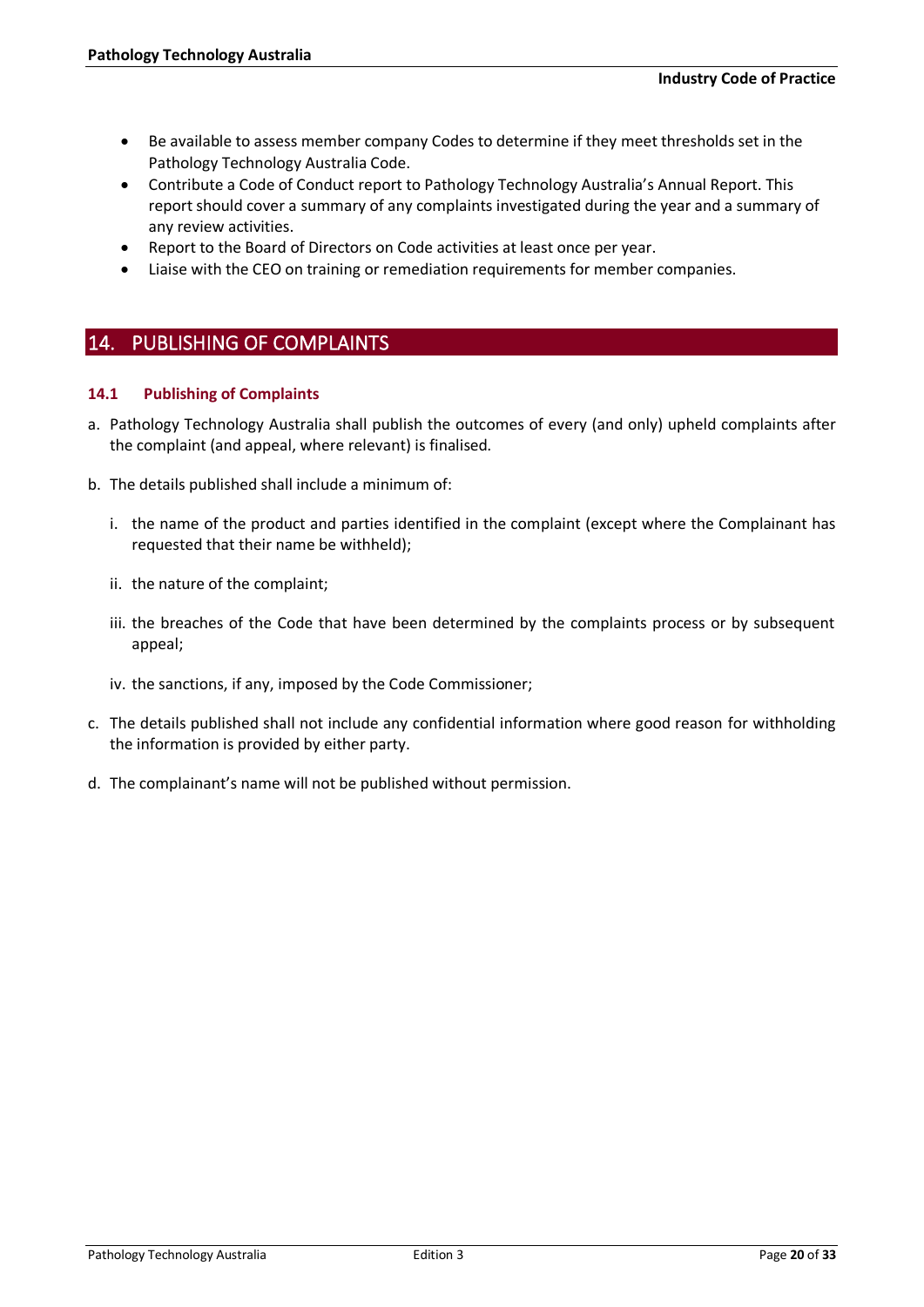## <span id="page-20-0"></span>15. CODE SANCTIONS AND ENFORCEMENT ACTIONS

a. In order for the Code to maintain credibility with and compliance by signatories and to engender stakeholder confidence in the industry and its Code, it is necessary that commercially significant sanctions be available to the Code Commissioner. Sanctions will reflect the nature, seriousness and frequency of the breach.

| <b>Severity of Breach</b> | <b>Potential Implications</b>                                                                                                                                                                                                                                                                                                                                                                                                                             |
|---------------------------|-----------------------------------------------------------------------------------------------------------------------------------------------------------------------------------------------------------------------------------------------------------------------------------------------------------------------------------------------------------------------------------------------------------------------------------------------------------|
| <b>Minor Breach</b>       | No safety implications to consumers<br>No effect on how consumers or Healthcare Professionals view the product, its<br>competitors, the industry or its companies                                                                                                                                                                                                                                                                                         |
| <b>Moderate Breach</b>    | No safety implications to consumers<br>Will have adverse impact on the Pathology Technology Industry in Australia, such as<br>impact on the perceptions of the consumer or Healthcare Professionals regarding<br>the product, its competitors, the industry or its companies                                                                                                                                                                              |
| <b>Serious Breach</b>     | Safety implications<br>Major adverse impact on the complementary healthcare industry in Australia,<br>such as a major impact on how consumers or Healthcare Professionals view the<br>product, its competitors, the industry or its companies                                                                                                                                                                                                             |
| <b>Repeat Breach</b>      | When the same or a similar breach is repeated in the promotion of either a<br>particular product, or any product of a company, which had been found to be in<br>breach of the Code within the preceding 24 months<br>May have safety implications<br>Adverse impact on the Pathology Technology Industry in Australia, such as impact<br>on how consumers or Healthcare Professionals view the product, its competitors,<br>the industry or its companies |

- b. Where the Code Commissioner finds that a Member has breached the Code, the Commissioner must apply one or more of the following sanctions:
	- i. Censure and/or warning from the Commissioner. This may include a notification to Professional Associations of the nature of the breach;
	- ii. Written provision of an assurance from the offending party that they will institute immediate action to remedy the breach, and a written assurance regarding ongoing observance of the Code;
	- iii. Corrective advertising and /or a retraction to be published as directed by the Code Commissioner;
	- iv. Destruction of offending material such as advertisements, pamphlets or brochures;
	- v. In the event of serious and/or repeated breaches, a monetary fine to a maximum of \$75,000;
	- vi. Publication of the result of the Commissioner's deliberations on the Pathology Technology Australia website.
- **c.** In the event of continued or repeated breaches of the Code by a Member or failure to comply with an imposed sanction, the Board of Pathology Technology Australia reserves the right, on the recommendation of the Code Commissioner, to institute proceedings for the expulsion of such Member under Clause 12c of the Pathology Technology Australia Constitution.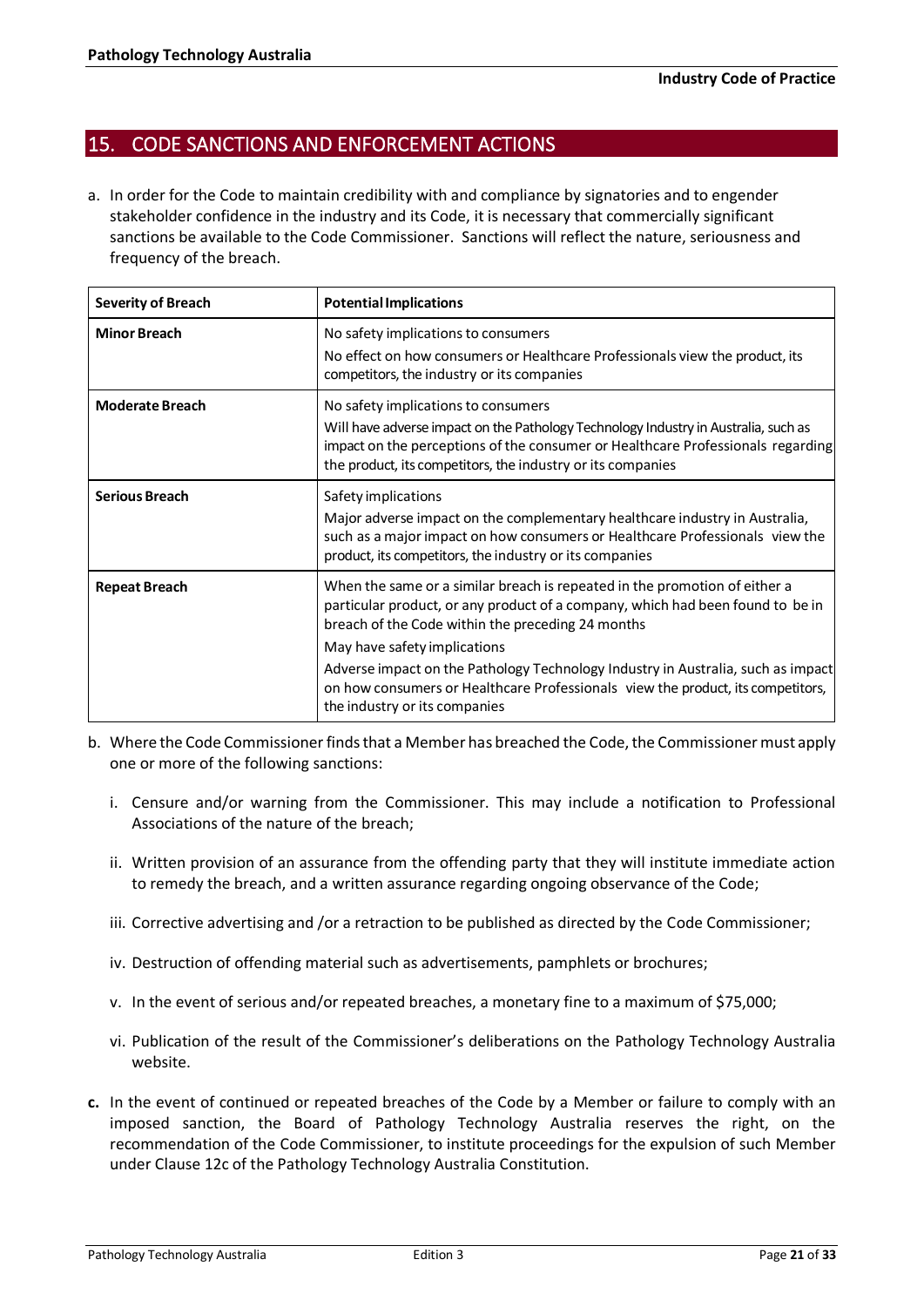## <span id="page-21-0"></span>16. APPEALS

### **16.1 The Appeals Committee**

- a. A Member who has been found to have breached the Code, or a Complainant who has had a Complaint dismissed, shall have the right to appeal against the findings or any sanctions imposed.
- b. The CEO or their delegate shall convene the Executive of the Board of Directors, plus a qualified Lawyer to act as Chair of the Appeal Committee (AC) to hear the appeal.
- c. Prior to convening the AC, the CEO or their delegate must determine if any proposed Member has an actual or perceived conflict of interest. No panellist may sit on AC if he or she has a conflict of interest or perceived conflict of interest in the subject matter or with a party that is the subject of the appeal;
- d. The entire AC must be present to hear and adjudicate any deliberations for an appeal.
- e. The AC must make decisions by a majority of its Members.
- f. The AC must consider only the matter that was previously submitted to the Code Commissioner, together with the appeal papers and any associated response by the Complainant or Respondent, including:
	- i. the material that was considered by the Code Commissioner in the matter;
	- ii. the appeal papers and any response from the respondent to the appeal; and
	- iii. any additional material which the AC reasonably believes will assist in its deliberations.
- g. The AC may not consider whether the appellant company has breached sections of the Code that were not considered by the Code Commissioner.
- h. The findings of the AC are final and binding on the parties.
- i. The deliberations of the AC are confidential and must not be disclosed by any party or by a Member of the AC.
- j. The Appellant may be required to lodge a bond if financial penalty was imposed in the original Code Commissioner decision. If unsuccessful in appeal, the Appellant must reimburse Pathology Technology Australia for its costs including out-of-pocket expenses, legal costs and reasonable expenses associated with the determination of the Appeal, unless the AC determines otherwise. Alternatively, the AC may require such costs to be shared by the parties in proportions determined by the AC.

## <span id="page-21-1"></span>17. DISCLAIMER

- a. This Code is not intended to provide, nor shall it be construed as legal advice.
- b. Where there is any conflict or inconsistency between the provisions of this Code and any Commonwealth, State or Territory legislation or instruments, that legislation or instrument will take precedence over this Code.
- c. Pathology Technology Australia and all committees established under this Code will at all times seek to exercise their powers and functions hereunder in a fair, impartial and objective manner for the benefit of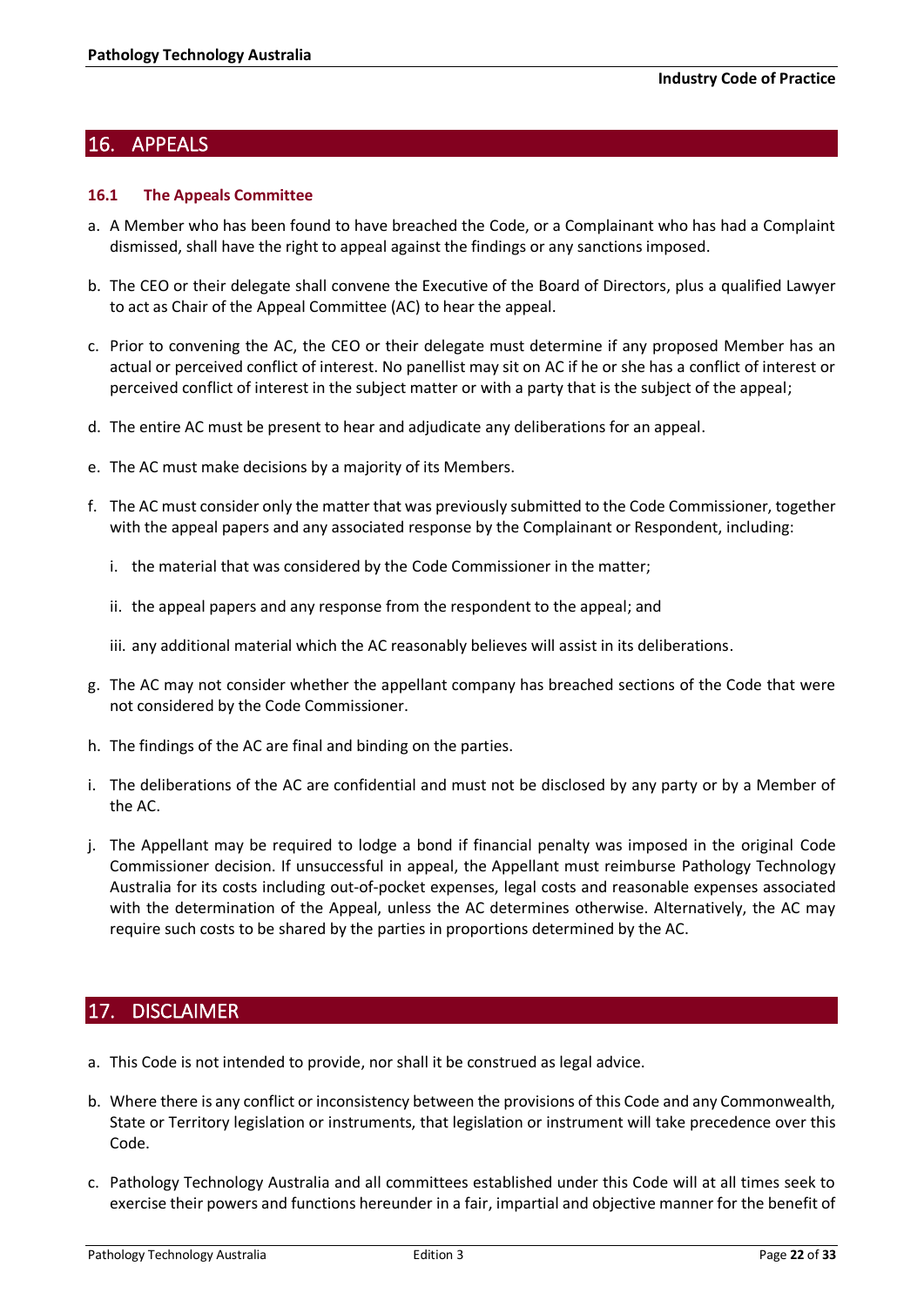no one Member, but rather for the overall greater good and benefit of the Pathology Technology Industry and the wider community generally.

- d. The rules of conduct and the standards of good practice imposed upon Members by this Code are fair and reasonable and are otherwise necessary for this Code to achieve its objectives.
- e. The powers granted to Pathology Technology Australia and the committees established under this Code, particularly but without limitation as they are related to complaints handling, sanctions, enforcement action and appeal procedures, are fair and reasonable and otherwise necessary for this Code to achieve its objectives.
- f. All Members are deemed to have released Pathology Technology Australia, its servants, agents, consultants and all committees established by Pathology Technology Australia under this Code from all claims, demands, actions, suits or proceedings which a Member might otherwise have brought or have been entitled to bring against all or any of the released parties, for or in relation to any act or omission taken by one or more of them, in the exercise of their functions or duties under this Code.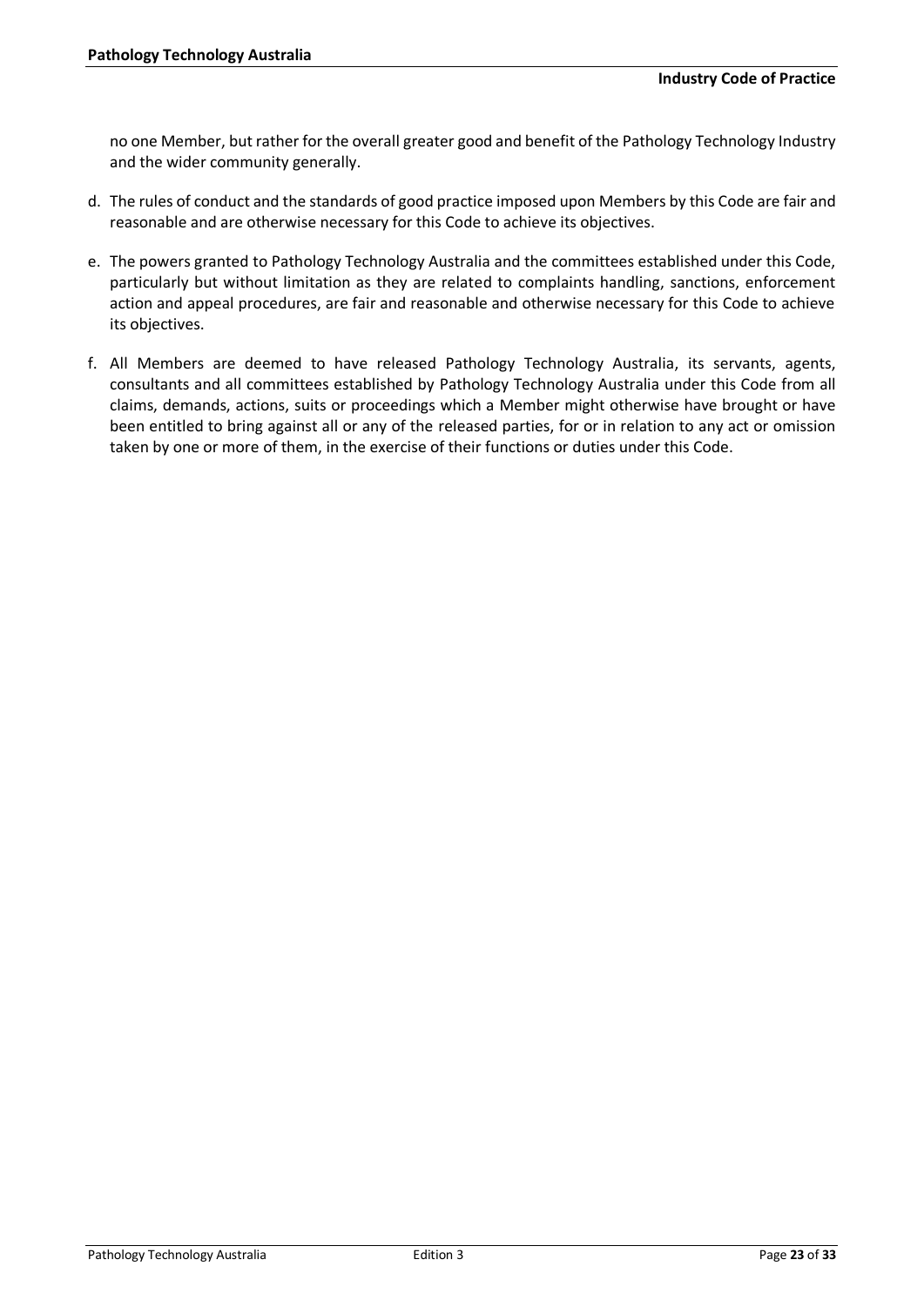

# Part D

# Vendor Credentialing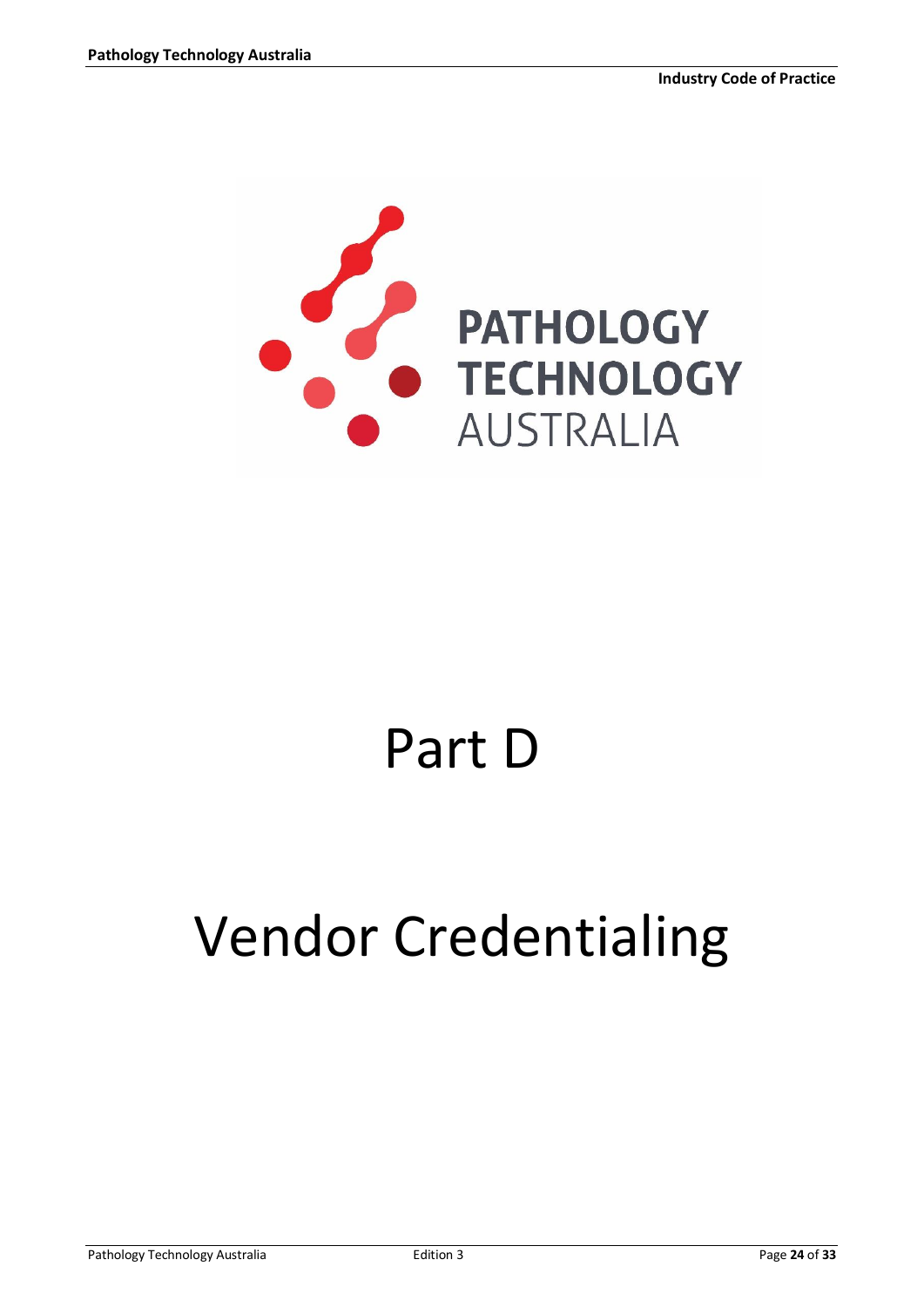## 18. VENDOR CREDENTIALING TO AS 5182:2018

a) The vendor credentialling concept was first discussed in 2016. Pathology Technology Australia (Then known as IVD Australia) engaged fully in the establishment of the Standards Australia process to create AS5182:2018 Vendor Credentialing for Health Facilities.

The Australian Standard 5182:2018 sets out the expectations for vendors and service providers, their employees and contractors, entering Australian Health Facilities. A link to the Standard is provided in the resources in Part E of this Code.

At that time PTA engaged with a number of state health authorities and facilities to reach an agreement whereby members of PTA had automatic vendor credentialing recognition. This was by members signing onto and adhering to our Code of Conduct and the requirements on the Standard. It soon became clear that Vendor Credentialing was a very low priority for state health facilities and there was not recognition or standardisation amongst states on their approach.

However, recently, 2 states have established relationships with third party service providers who have offered to run state-wide vendor credentialling services. These providers charge a fee to vendors for this service, and it is anticipated that vendors will need to pay a similar fee in each jurisdiction where these services are offered.

b) PTA and MTAA have agreed to establish our own vendor credentialing processes, to AS5182:2018, via our respective Codes of Conduct, to and certify our members accordingly.

Members who have employees engaged in activities that require them to attend customer sites, especially healthcare facilities, should be familiar with the Standard (see Compliance AS:2018 and Monitoring, below).

# 19. MEMBER OBLIGATIONS UNDER AS 5182:2018

a) When joining Pathology Technology Australia, members agreed to observe and adhere to this Code of Conduct, which now includes the obligations under AS5182:2018.

The objective of the Standard is to provide the following benefits for healthcare providers:

- i. Appropriately safeguard the health and safety of patients, residents, and staff.
- ii. Ensuring that vendor representatives attending restricted areas of healthcare facilities have the appropriate immunisations, background, education and training.
- iii. Minimize the risk associated with allowing vendor representatives to visit restricted areas.
	- a. Manage vendor credentialing in an efficient and cost-effective manner.
- iv. The objective of the Standard is to provide the following benefits for

Vendors:

- v. Vendor complies with terms and conditions of their customer's contract
- vi. Vendor has a single periodic credentialing attestation requirement for all healthcare organisations who adopt the Standard
- b) Independent of the Obligations set out in AS 5182:2018, members must also undertake to ensure their employees comply with any and all state, territory and commonwealth mandates for vaccination against communicable infections. As part of the certification process, members will be required to confirm the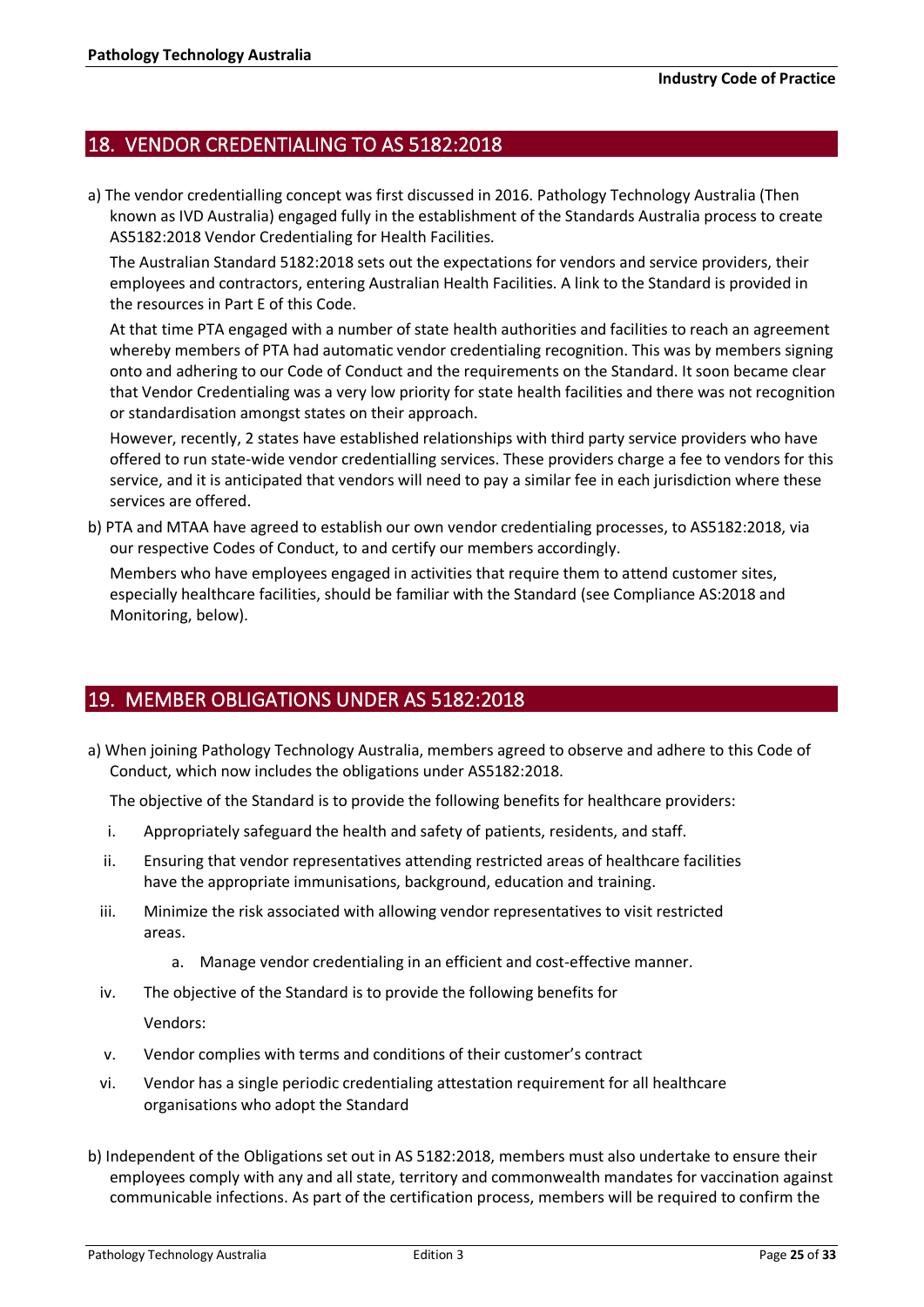vaccination status of their employee base in customer facing positions. Proof of vaccination status (as and when required by state, territory and commonwealth authorities) must be available and provided on request as part of the accreditation and certification process.

## 20. COMPLIANCE WITH AS 5182:2018 AND MONITORING

An online training program is provided for members to download and provide to their employees.

Employees shall complete training and certify their understanding and willingness to comply with the Standard. As part of this Code, members will provide opportunities for employees to complete the training and monitor completion. Members will provide employees with a "Certification of Adoption" form which the employee will sign-off once training is completed.

A copy of the Certification of Adoption form is included in the resources in Part E.

Members shall provide a copy of the completed form to the PTA Secretariat and retain a copy in their employee's file.

# 21. MEMBER ACCREDITATION CERTIFICATES AND CARDS

Upon receipt of the completed Certification of Adoption form, PTA will provide a certification card (either virtual, physical or both) to the member for use as and when required to enter a healthcare facility.

This certification may need to be renewed on a periodic basis, according to the Standard and the jurisdictional requirements. The certification card will link the employee with the company and should be returned to the company upon cessation of employment.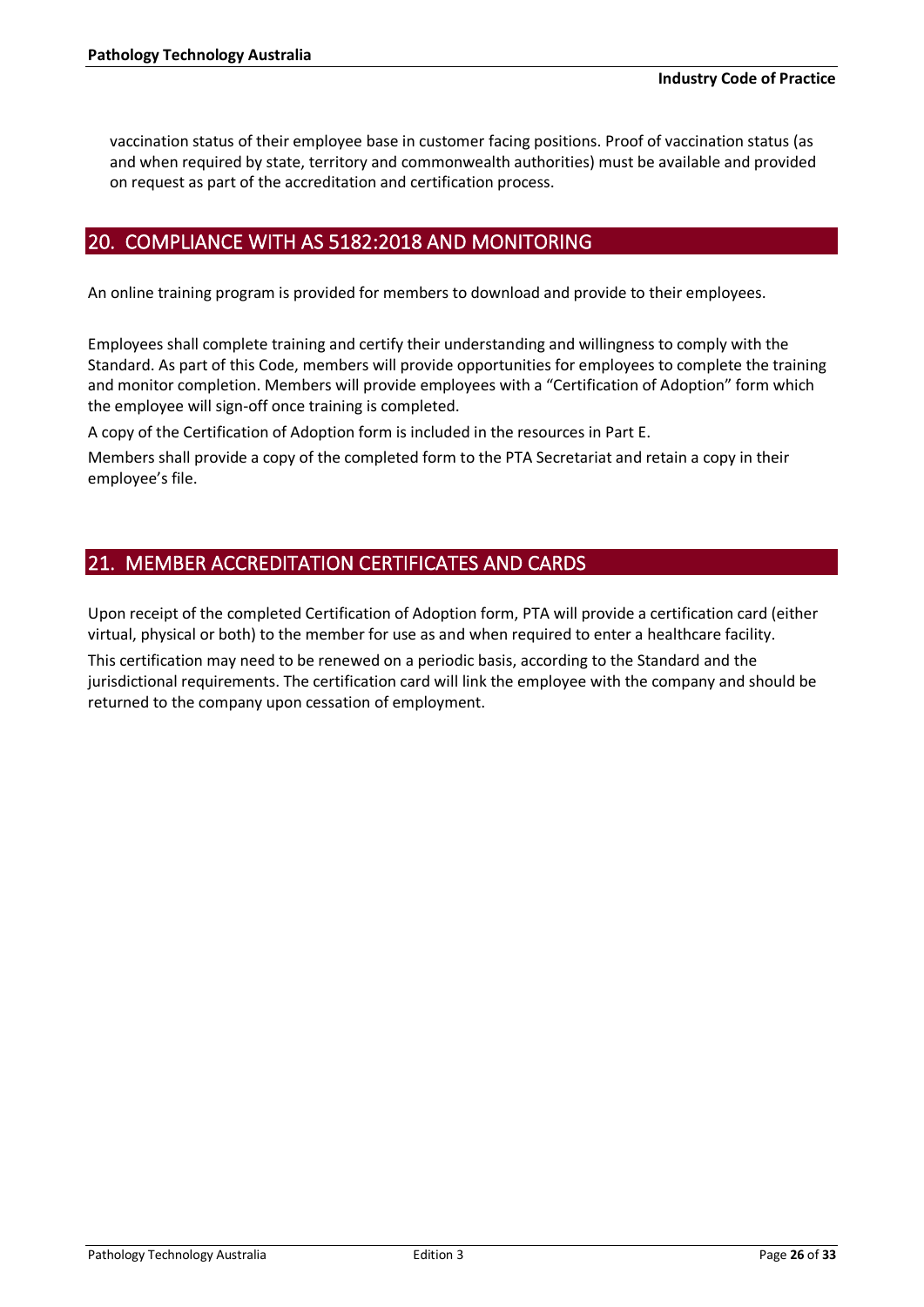

# Part E

# <span id="page-26-0"></span>Appendices to the Code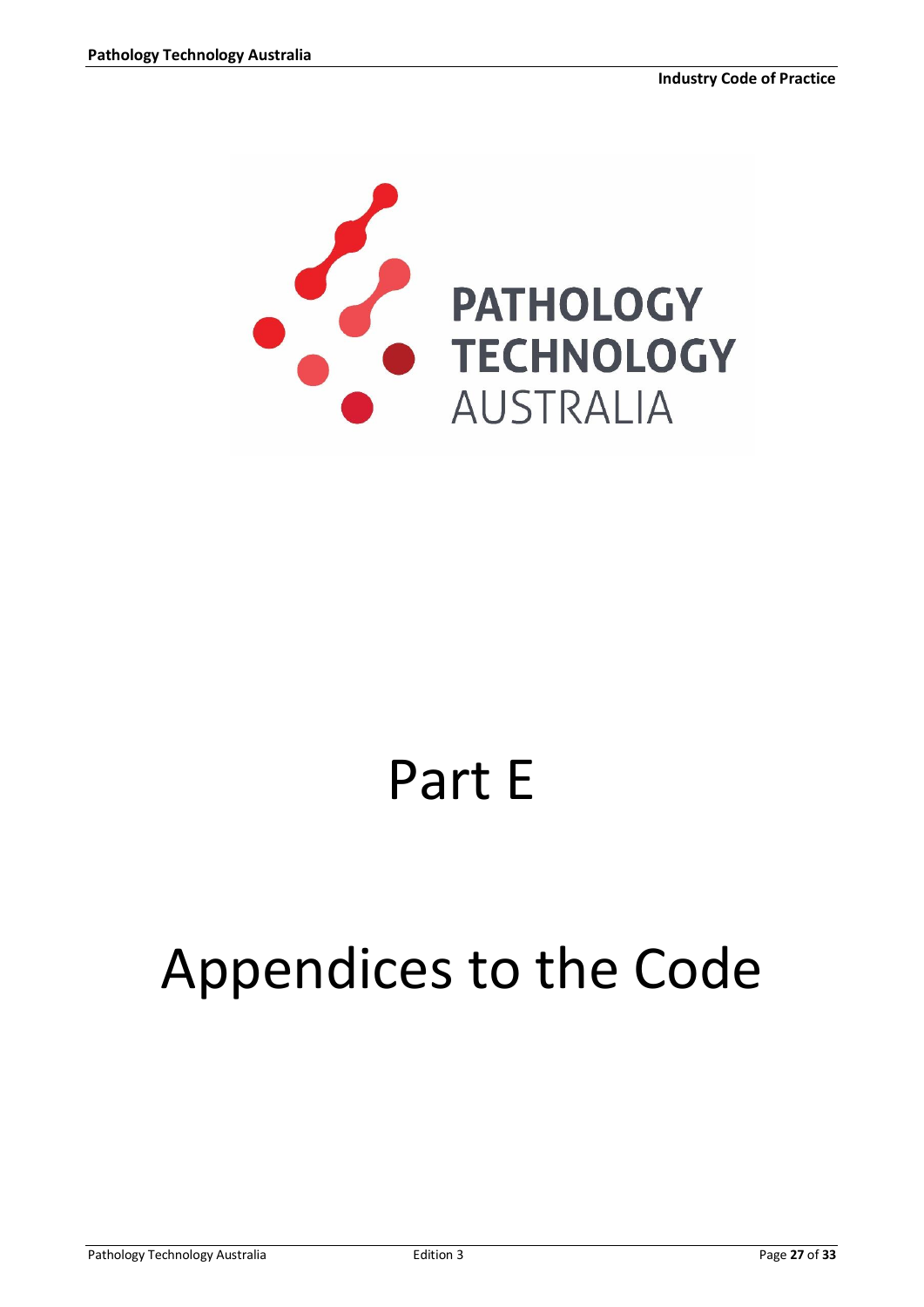## <span id="page-27-0"></span>APPENDIX 1: INTERPRETATION AND DEFINITIONS

# **Interpretation**

- a. The CEO or their delegate is authorised to provide advice to Members on the interpretation of the Code of Practice and its application to actual or proposed activities. The CEO may seek an opinion from the Chair, individual Members of CAC or a meeting of CAC convened for this purpose before providing advice to the Member. The provision of such advice does not exempt the Member or the situation from subsequently being subject to a complaint.
- b. The CEO shall provide a report to each CAC meeting on all requests for advice received from Members, the nature of the advice given and any other relevant information. The CAC will review the advice and, where considered appropriate, will endorse the advice given for incorporation into explanatory notes to the Code. Explanatory notes will be issued within one month following their endorsement by the CAC.
- c. Members who have received an interpretation of the Code and have chosen to act in contravention of the advice given may be referred by the CAC to the CCC by lodgement of a Complaint in accordance with the published Code Complaint Procedures.

## **In the Code:**

- a. The singular includes the plural and vice versa and a gender includes other genders;
- b. Another grammatical form of a defined word or expression has a corresponding meaning;
- c. A reference to a Clause, paragraph schedule or annexure is to a clause, paragraph, schedule or annexure of the Code and a reference to the Code includes a reference to a schedule or annexure;
- d. A reference to a \$ amount is a reference to an amount of Australian currency;
- e. The meaning of general words is not limited by specific examples introduced by including, for example or similar expressions;
- f. Headings are for reference only and do not affect interpretation;
- g. If there is a conflict between a definition in the Code and the definition of a similar term in the Therapeutic Goods Act (Cth) 1989 or its regulations, the legislative definition shall take precedence.
- h. This edition of the Code replaces and supersedes all previous editions or drafts of the Code.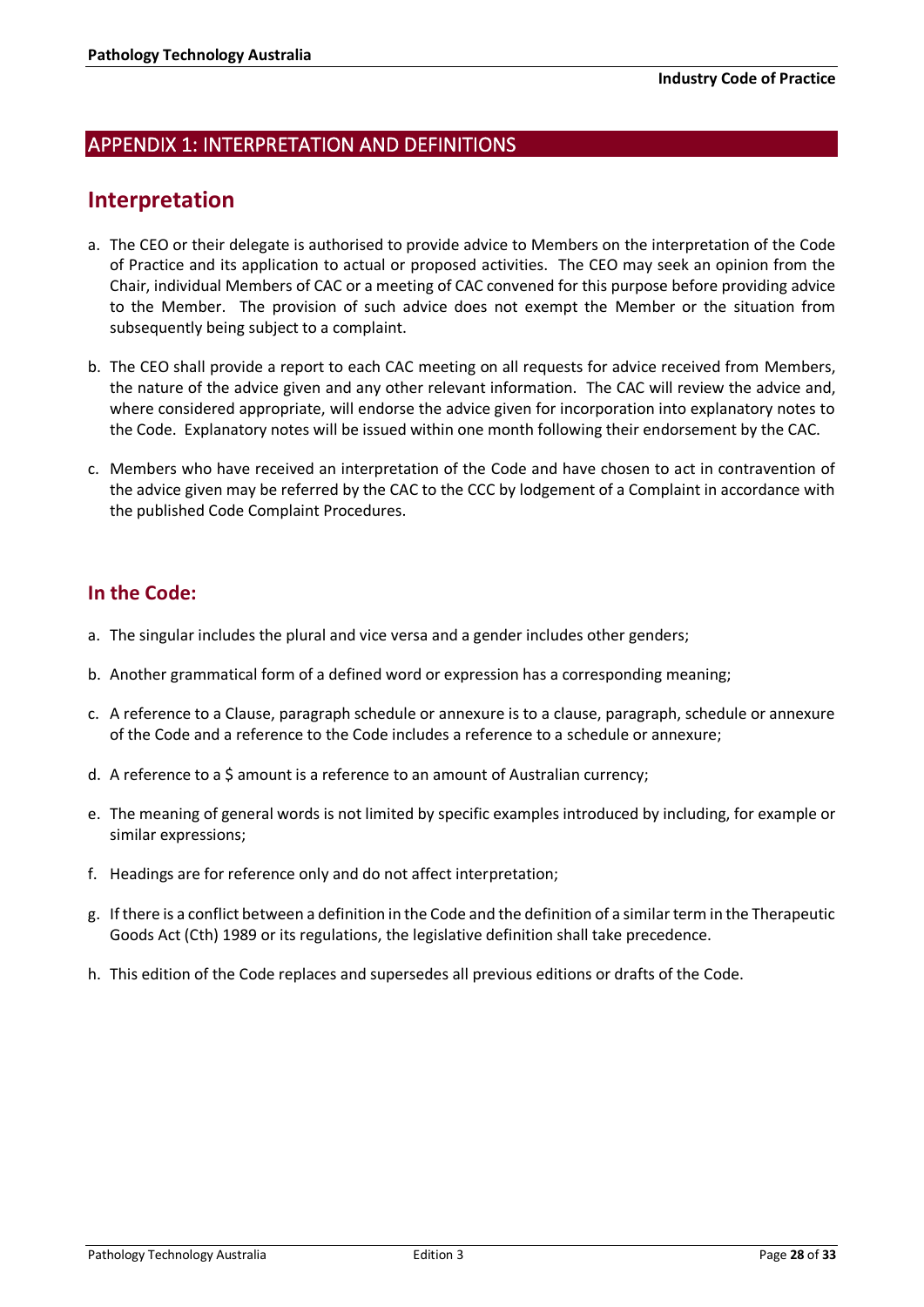# **Definitions**

**Advertisement**, in relation to a Product, includes any statement, pictorial representation or design, however made, that is intended whether directly or indirectly to promote the use or supply of a Product and/or a service offered in relation to a product.

**Advertising Code** means the Therapeutic Goods Advertising Code as amended. This is available on the Therapeutic Goods Administration (TGA) Website at [https://www.tga.gov.au/publication/therapeutic](https://www.tga.gov.au/publication/therapeutic-goods-advertising-code)[goods-advertising-code.](https://www.tga.gov.au/publication/therapeutic-goods-advertising-code)

**Appeals Committee** means the Code Complaints Appeals Committee established in accordance with Clause 17 to hear appeals.

**Association** means Pathology Technology Australia Limited (ABN 31 137 771 638).

**Authorised Representative** means the person nominated by a voting Member of Pathology Technology Australia Limited under its Constitution to represent and vote on behalf of that voting Member.

**Australian Register of Therapeutic Goods (ARTG)** means the database of therapeutic goods maintained by the Therapeutic Goods Administration pursuant to the Therapeutic Goods Act 1989 (Cth) as amended.

**Board** means the Board of Directors of Pathology Technology Australia Limited.

**Breach** means a failure to comply with of any provision of the Code.

**Chief Executive Officer (CEO)** means a person appointed to that role by the Board of Pathology Technology Australia

**Code** means the Pathology Technology Industry Code of Practice as amended from time to time.

**Code Commissioner** means a person appointed by the Board of Directors with the relevant experience and understanding to review advise on and adjudicate the Code of Conduct.

**Company Commissioned Article** (**CCA**) means an article which is paid for by a Company and which is represented as the independent opinion of a third party or has the appearance of editorial material.

**Company Representative** means a representative from a Member company or from a non-Member company that has agreed to comply with the code

**Complainant** means a person who lodges a complaint with Pathology Technology Australia under the Code.

**Complaint** means an alleged breach of the Code lodged with Pathology Technology Australia under the Code.

**Complaints Secretary** means the Chief Executive Officer of Pathology Technology Australia or their delegate responsible for the administration of a Complaint under the Code.

**Conference faculty** means a healthcare or commercial organisation responsible for the program and educational content of the meeting.

**Consultant** means a Healthcare professional who is engaged by a Member to act as a consultant to the Member.

**Consumer** means any person who may undergo a diagnostic procedure in which an *in vitro* diagnostic Product may be used or who may acquire an *in vitro* diagnostic Product for their own use in relation to their own health, but does not include a Healthcare Professional.

**Consumer Representative** is a representative from a Health Consumer Organisation or patient support group.

**Disease Education Activity** means any activity engaged in by a Member with the purpose of educating a consumer or consumers about a particular disease or condition.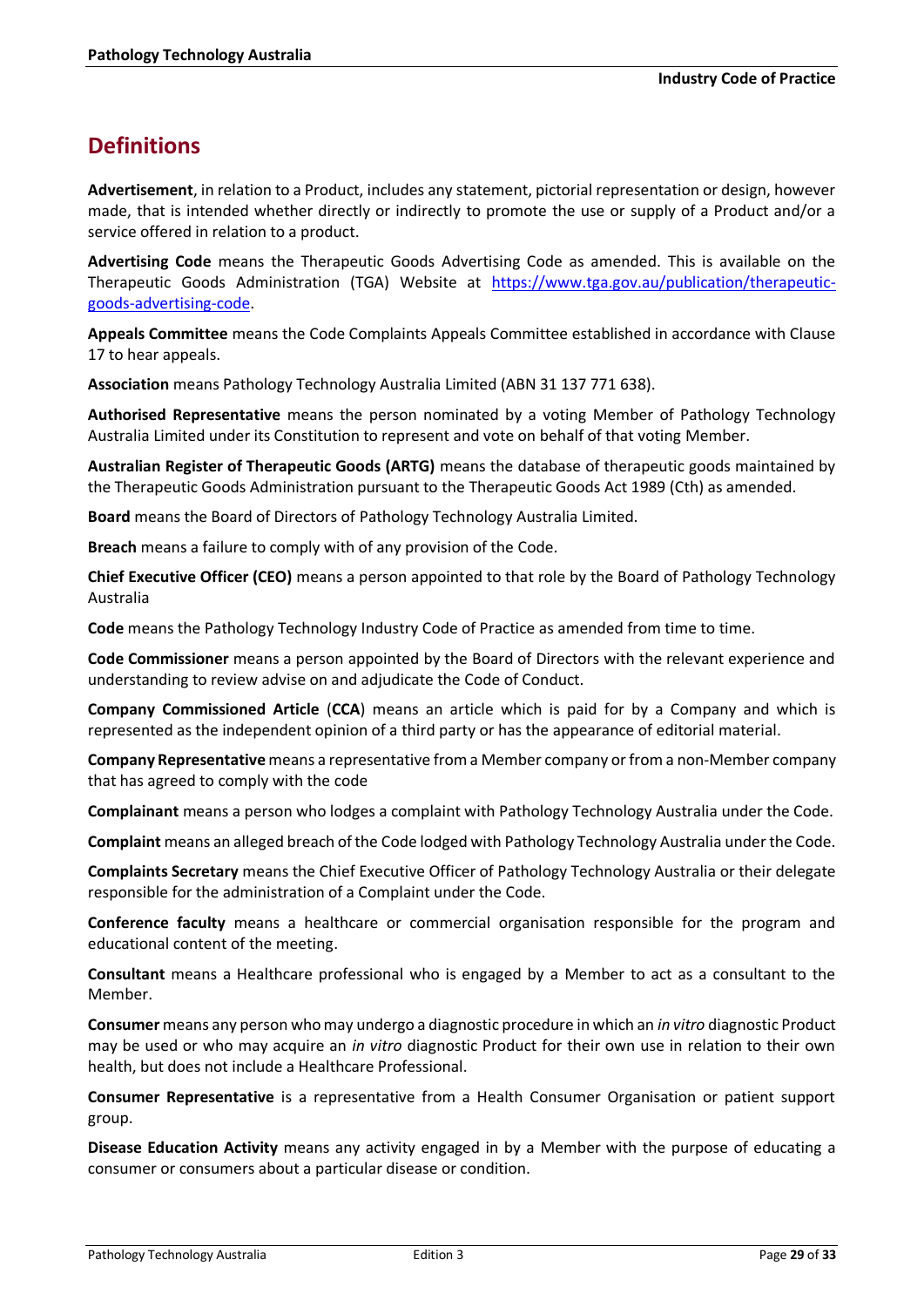**Education and Training** means the provision of educational material, product specifications, lectures and /or training sessions in relation to IVD products.

**Entertainment** includes sporting event, musical or other forms of entertainment.

**Healthcare Professional** means any pathologist or other medical practitioner, scientist, nurse, pharmacist, physiotherapist, chiropractor, osteopath, psychologist, dietician, acupuncturist, herbalist, naturopath, traditional herbalist or Chinese herbalist or a person who has current Membership of an Australian Professional Association or any person who is undertaking training to gain admittance to an Australian Professional Association or any person who is an employee of an Institution as defined.

**Hospitality** means the provision of accommodation, food and/or beverage.

**Industry** means that sector of the Healthcare industry that is engaged in the manufacture, import, distribution, maintenance, servicing or repair of *in vitro* diagnostic reagents or instruments or services.

**Institution** means an institution, corporation, government body agency or committee or any other organisation engaged in the purchase or other acquisition, supply or distribution, assessment, funding or recommendation in relation to *in vitro* diagnostic medical devices, in the administration or regulation of healthcare or medical products, or in the provision of information or education in relation to medical products.

*In vitro* **Diagnostic (IVD) Medical Device** means any medical device that is a reagent, calibrator, control material, kit, specimen receptacle, software, instrument, apparatus, equipment or system whether used alone or in combination with another diagnostic product, intended by the manufacturer to be used *in vitro* for the examination of specimens derived from the human body, solely or principally for the purpose of:

- a. Giving information about a physiological or pathological state or congenital abnormality;
- b. Determining safety and compatibility for, or with a potential recipient; or
- c. Monitoring therapeutic measures.

**Pathology Technology Australia** means Pathology Technology Australia Limited (ABN 31 137 771 638).

**Laws and Regulations** means any law or regulation in force in Australia to which any act or omission the subject of the Code applies, including the Therapeutic Goods Act (Cth) 1989 as amended.

**Market Research** means the gathering of data on the scope or demographics of a market and its components including the needs of customers.

**Member** means any company, including its employees, that is a Member of Pathology Technology Australia, or any other person or company from the Industry who submits to the Complaints process and outcomes in accordance with the provisions of the Code.

**Member Representative** means any person or entity engaged to act for, employed by or retained for the purpose of advancing the interests of a Member.

**Minor Breach** means there are no safety implications to consumers, no effect on how consumers or Healthcare Professionals view the product, its competitors, the industry or its companies.

**Moderate Breach** means there are no safety implications to consumers, but it will impact on the perceptions of the consumer or Healthcare Professionals regarding the product, its competitors, the industry or its companies.

**Product** means an *in vitro* diagnostic (IVD) medical device.

**Product Demonstration** means a demonstration of the operation of a Product and includes any discussion regarding the Product features, benefits and performance and/or terms of sale of a Product.

**Professional Association** means a clinical or other Professional body representing Healthcare Professionals.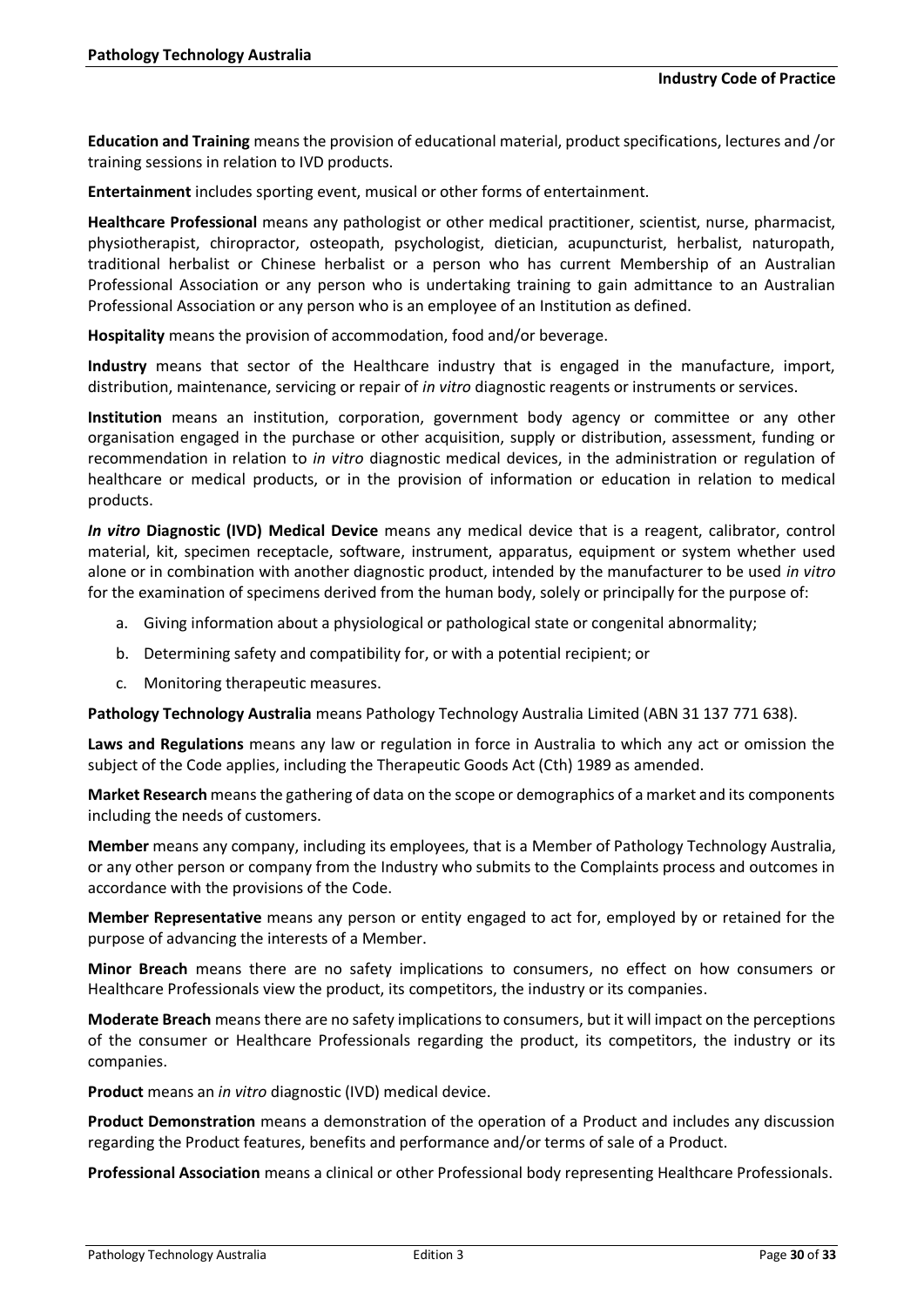**Promotion** means any activity that directly or indirectly promotes or encourages the use, acquisition, or supply of an IVD by purchase, sale or otherwise, or discourages such use, acquisition or supply of a competing IVD, and includes the publication or dissemination of an Advertisement.

**Regulator** means a government agency performing a statutory regulatory function, including but not limited to, the Therapeutic Goods Administration.

**Repeat Breach** means the same or a similar breach is repeated in the promotion of either a particular product, or any product of a company, which had been found to be in breach of the Code within the preceding 24 months. There may be/are safety implications and/or an adverse impact on the Pathology Technology Industry in Australia.

**Respondent** means, in relation to a Complaint, the Member whose conduct is the subject of the Complaint.

**Serious Breach** means there may be/are safety implications and/or a major adverse impact on the complementary healthcare industry in Australia, and it will have a major impact on how consumers or Healthcare Professionals view the product, its competitors, the industry or its companies.

**Social media** is an umbrella term that incorporates the various online platforms and activities that engage users to participate in, comment on and create digital content on the internet and allow them to interact, share information and network with others, including peer-to-peer conversations. Examples of social media include Facebook, MySpace, YouTube, Twitter, LinkedIn, blogs, wikis and similar communication tools.

**Sponsor**, in relation to an IVD, means the holder of an Australian Register of Therapeutic Goods (ARTG) entry in relation to that Product.

**Third Party Educational Conference** means a conference or event sponsored or conducted by or on behalf of a Professional Association that is independent, of an educational, scientific or policymaking nature and is for the genuine purpose of promoting scientific or medical knowledge or the delivery of effective healthcare.

**Trade Display** means a physical display of a Product or an advertisement or Educational Material about a Product, where-so-ever presented.

**Training Organisation** means any laboratory, hospital, Institution or organisation that provides training to Healthcare Professionals.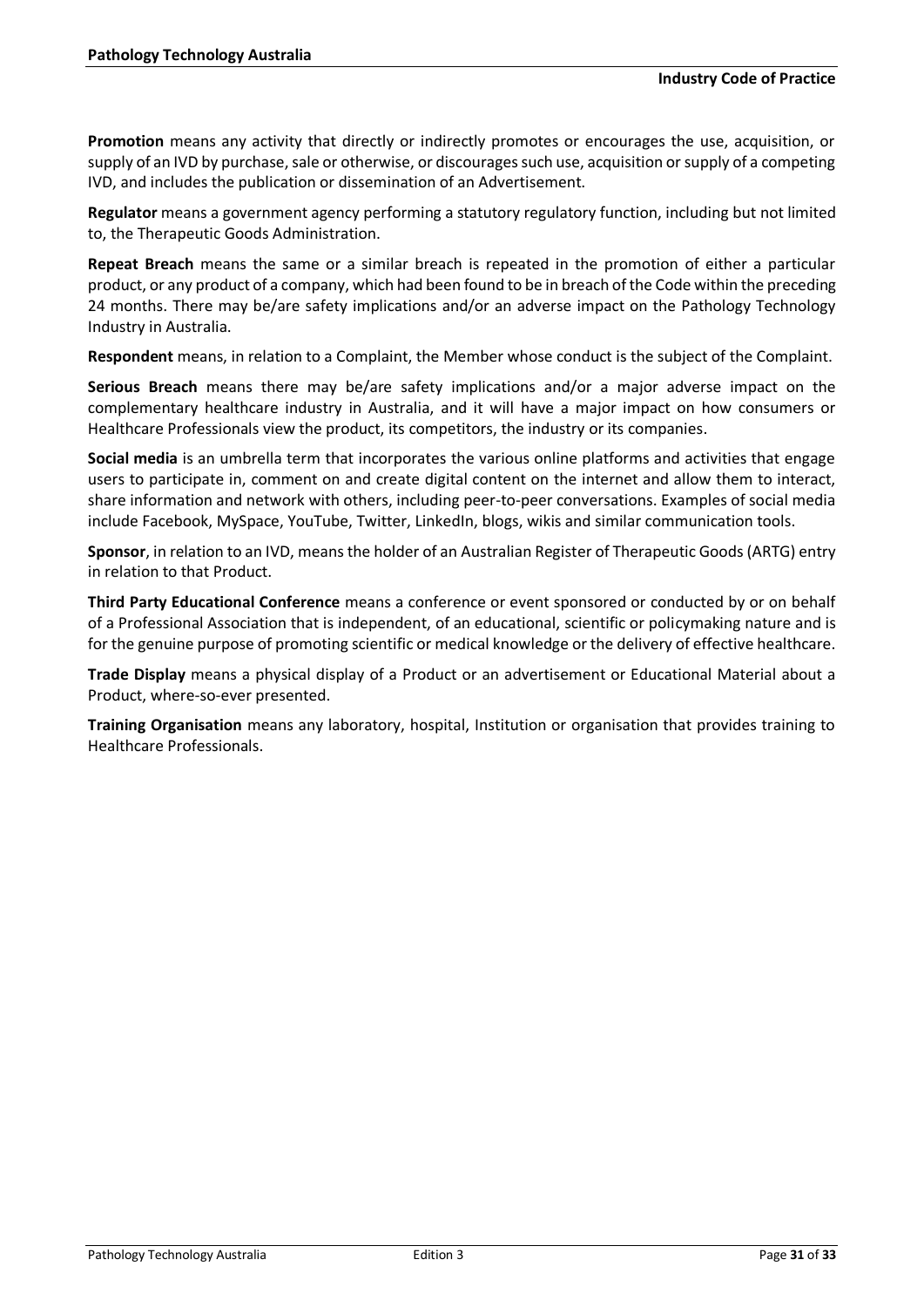## <span id="page-31-0"></span>APPENDIX 2: REFERENCES

[AS 3806-2006 Australian Standard](https://www.saiglobal.com/PDFTemp/Previews/OSH/as/as3000/3800/3806-2006.pdf) ™ Compliance Programs

[Australian Competition & Consumer Commission \(ACCC\)](https://www.accc.gov.au/system/files/Guidelines%20for%20developing%20effective%20voluntary%20industry%20codes%20of%20conduct.pdf) Guidelines for Developing Effective Voluntary [Industry Codes of Conduct, February 2005](https://www.accc.gov.au/system/files/Guidelines%20for%20developing%20effective%20voluntary%20industry%20codes%20of%20conduct.pdf)

[Australian Competition & Consumer Commission \(ACCC\) Guide to unconscionable conduct, May 2008](https://www.accc.gov.au/business/anti-competitive-behaviour/unconscionable-conduct)

[Medicines Australia Code of Conduct](https://medicinesaustralia.com.au/code-of-conduct/code-of-conduct-current-edition/)

[MTAA Code of Practice](https://www.mtaa.org.au/resources/code-of-practice)

- [Therapeutic Goods Act 1989](http://www.comlaw.gov.au/comlaw/management.nsf/lookupindexpagesbyid/IP200401372?OpenDocument)
- [Therapeutic Goods Regulations 1990](http://www.comlaw.gov.au/comlaw/management.nsf/lookupindexpagesbyid/IP200400127?OpenDocument)

[Therapeutic Goods \(Medical Devices\) Regulations 2002](https://www.legislation.gov.au/Series/F2002B00237)

[Therapeutic Goods Advertising Code 2015](https://www.legislation.gov.au/Search/therapeutic%20goods%20advertising%20code)

[Working Group on Promotion of Therapeutic Products,](http://ivd.org.au/about-us/code-of-conduct/) Report to Parliamentary Secretary Catherine King

[MedTech Europe Code of Ethical Business Practice](https://www.ethicalmedtech.eu/wp-content/uploads/2017/05/Medtech_Europe_Code_of_Ethical_Business_Practice.012018.pdf)

[ACAPMed Code of Ethical Conduct for Interactions with Health Care Professionals](http://www.apacmed.org/our-focus/code-of-conduct/)